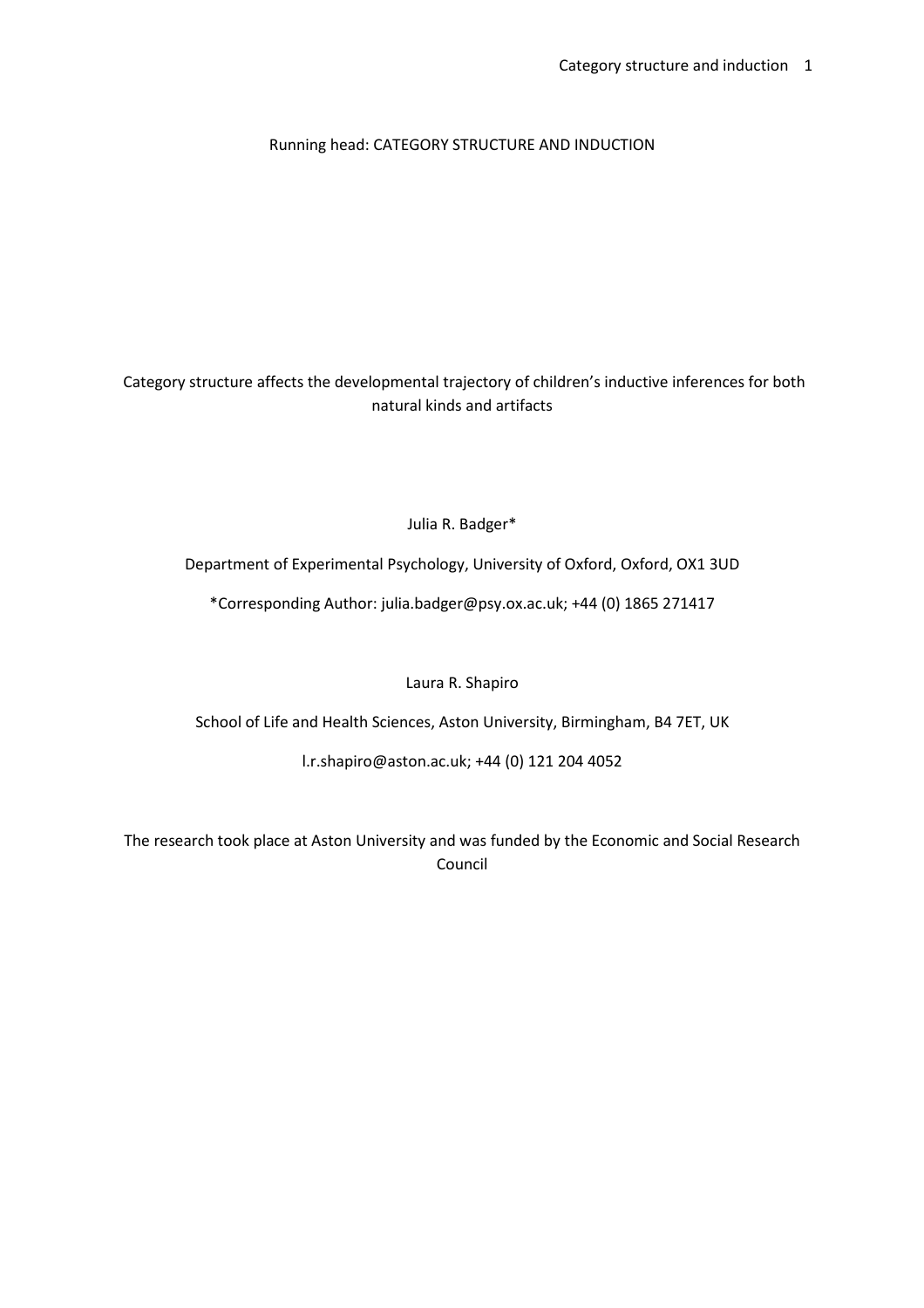## Abstract

Inductive reasoning is fundamental to human cognition, yet it remains unclear how we develop this ability and what might influence our inductive choices. We created novel categories in which crucial factors such as domain and category structure were manipulated orthogonally. We trained 403 4- to 9-year-old children to categorize well matched natural kind and artifact stimuli with either featural or relational category structure, followed by induction tasks. This wide age range allowed for the first full exploration of the developmental trajectory of inductive reasoning in both domains. We found a gradual transition from perceptual to categorical induction with age. This pattern was stable across domains, but interestingly, children showed a category bias one year later for relational categories. We hypothesize that the ability to use category information in inductive reasoning develops gradually, but is delayed when children need to process and apply more complex category structures.

Keywords: Child development; Inductive reasoning; Category structure; Domain; Categorization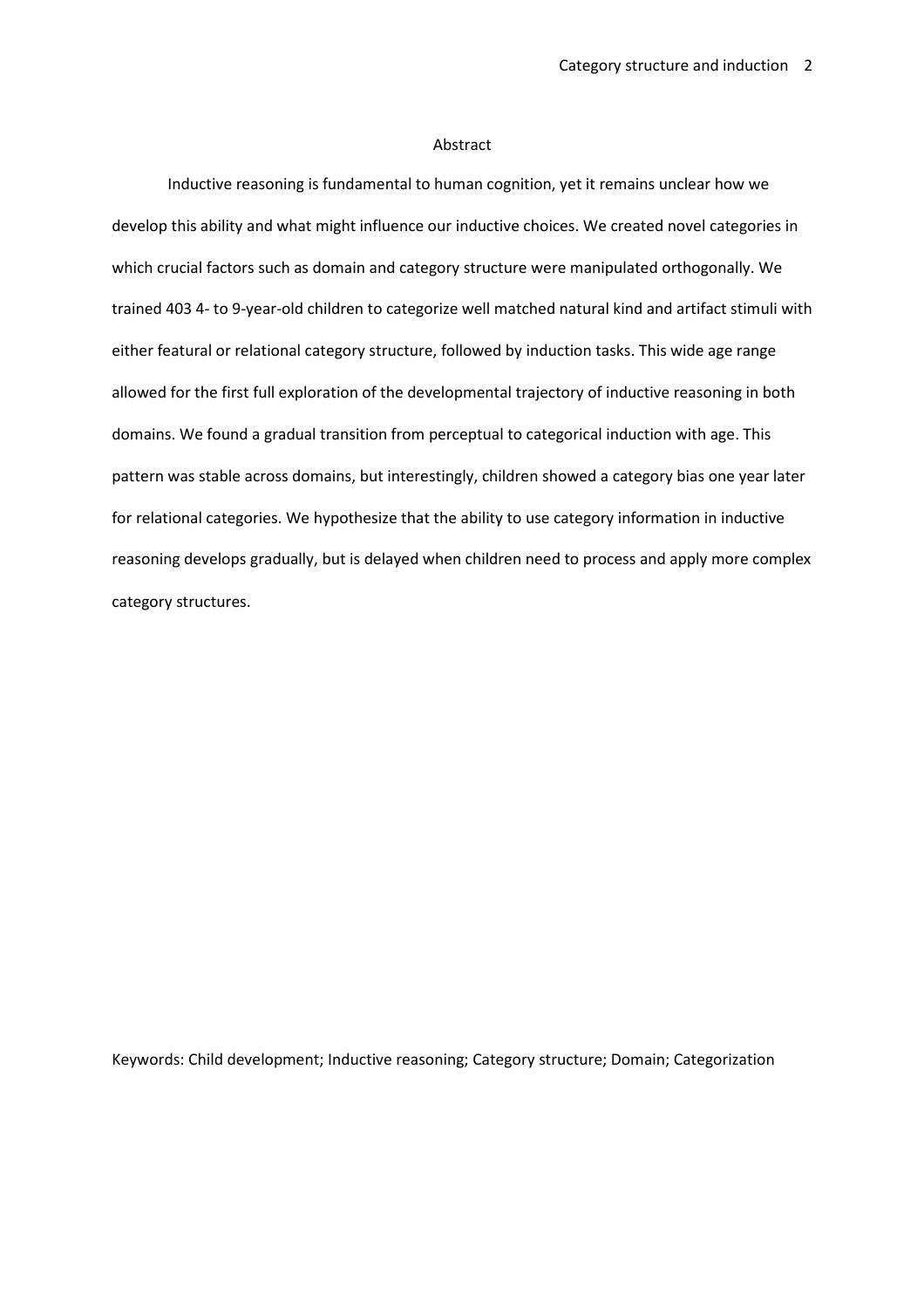Adults can use both perceptual cues and category knowledge when making inductive inferences (Bulloch & Opfer, 2009; Gelman & Markman, 1986). For example, if we were to install a nest box intended for small birds, we could use perceptual cues to judge that a larger bird would not inhabit it. In contrast, our category knowledge would allow us to judge that both would visit a bird feeder. The extent to which young children are able to use both perceptual and categorical cues when making inductive inferences remains under debate (e.g., Badger & Shapiro, 2012; Gelman, 2003; Gelman & Markman, 1986; Gentner, 1988; Medin & Ortony, 1989; Opfer & Bulloch, 2007; Sloutksy & Fisher, 2004; Sloutksy, Kloos & Fisher, 2007). A range of methodologies and stimuli have been used to investigate children's inductive strategies and these have produced contradictory findings. In some studies, young children show an early bias for category induction (e.g., Bulloch & Opfer, 2009; Opfer & Bulloch, 2007; see Gelman, 2003, for an overview) or analogical reasoning (e.g., Goswami, 2001). It has also been shown that young children see category membership as a good basis for generalization (e.g., Hayes, McKinnon & Sweller, 2008). In contrast, in other studies, young children appear biased towards perceptual induction (e.g., Sloutsky et al., 2007) or surface characteristics (e.g., Gentner, 1988), and gradually transition towards category-based reasoning at a later developmental stage (e.g., Badger & Shapiro, 2012; Fisher & Sloutsky, 2005; Gentner, 1988; Gentner & Rattermann, 1991; Rattermann & Gentner, 1998). These contradictory findings have led to a strong debate as to the validity of the methodologies and stimuli used.

The triad paradigm is commonly used to investigate children's induction choices because it directly sets perceptual against categorical preferences (e.g., Badger & Shapiro, 2012; Gelman & Markman, 1986; Sloutsky et al., 2007). A target item is presented alongside two test items, one of which matches the target in category but not overall appearance (the categorical choice); the other matches the target in overall appearance but not category (the perceptual choice). The child is asked to generalize a hidden property of the target onto one of the two test items, or to generalize one of the test items' hidden properties to the target. A target-to-categorical choice generalization is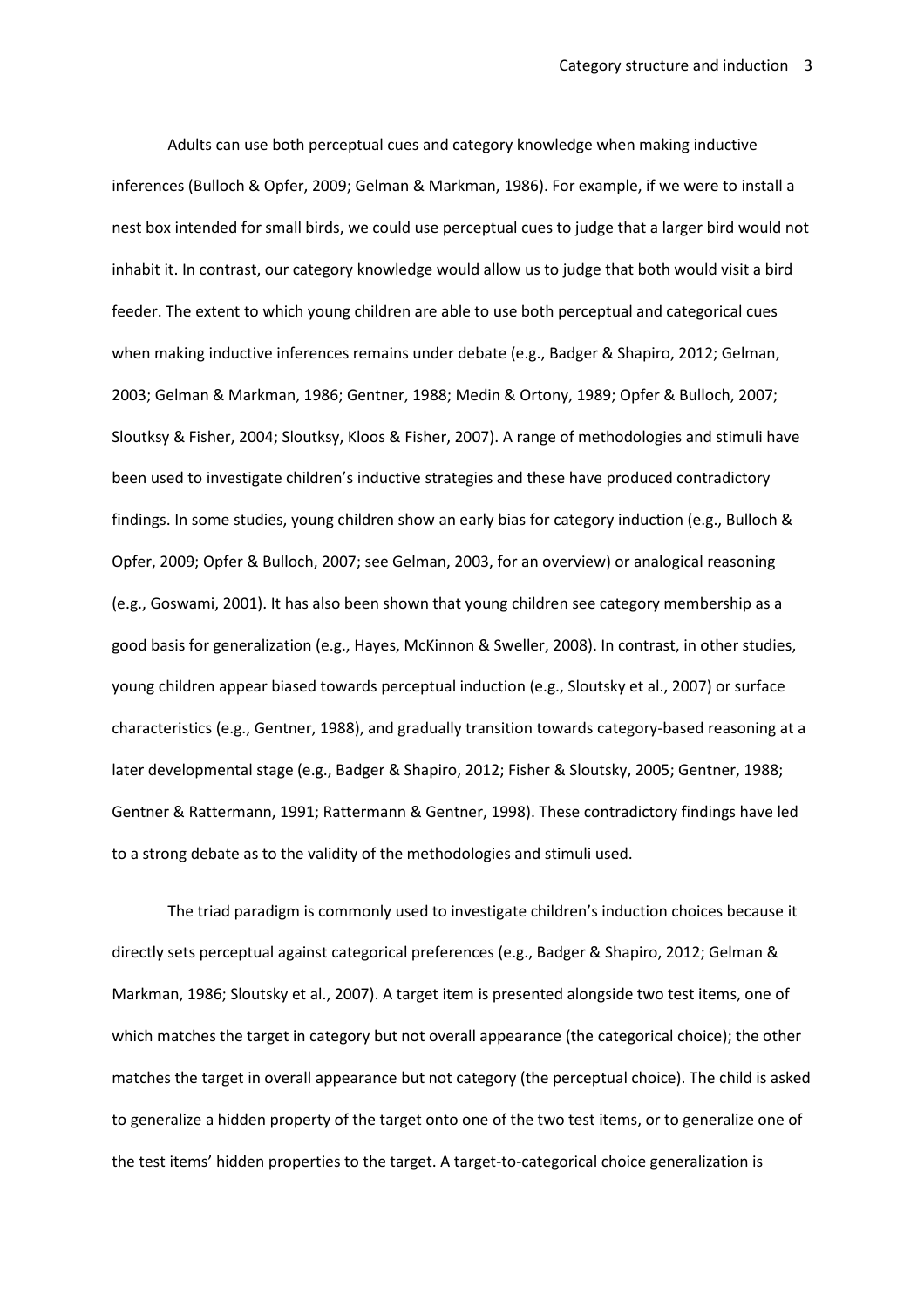classified as category induction. A target-to-perceptual choice generalization is classified as perceptual induction. Gelman and Markman (1986) used real kind stimuli in their triads: for example, a blackbird (target), a flamingo (category), and a bat (perceptual). They found that children aged 4-5 years generalized the hidden property between the target and category choice significantly more often. They concluded that as long as the children knew the category membership of the items, they would successfully apply category induction. In contrast, Sloutsky et al. (2007) used artificial biological kinds (Ziblets and Flurps) to gain full control of the information children are using to make inductive inferences. They used a relational category structure, in which category membership was defined by the relationship between two features (relative number of "fingers" to "buttons": an item was a Ziblet if it had more fingers than buttons). Overall appearance was nonpredictive of category membership. Children aged 4 to 5 were trained to categorize these stimuli accurately, but made significantly more perceptual induction inferences. This was interpreted as an early perceptual bias, which would develop into a category bias with age. There is an ongoing argument as to whether real or novel stimuli provide a stronger test of category induction. Gelman and Waxman (2007) claim that Sloutsky's novel stimuli were not biologically plausible and the category rules were arbitrary. Therefore, the children would not have responded to the stimuli in the same way as real biological kinds as they would not have believed them to be real. Using novel stimuli with a complex (and arbitrary) category structure could underestimate children's category induction capabilities. Whereas using real kind stimuli could cause us to falsely interpret appearance or familiarity-based choices as category induction (children may choose the more perceptually similar or more familiar item). Unfortunately, the age range in the Sloutsky et al. study is too narrow to know whether the children would have used category induction as they aged, or whether both younger and older children would have used perceptual induction as they would not have accepted the stimuli as natural kinds.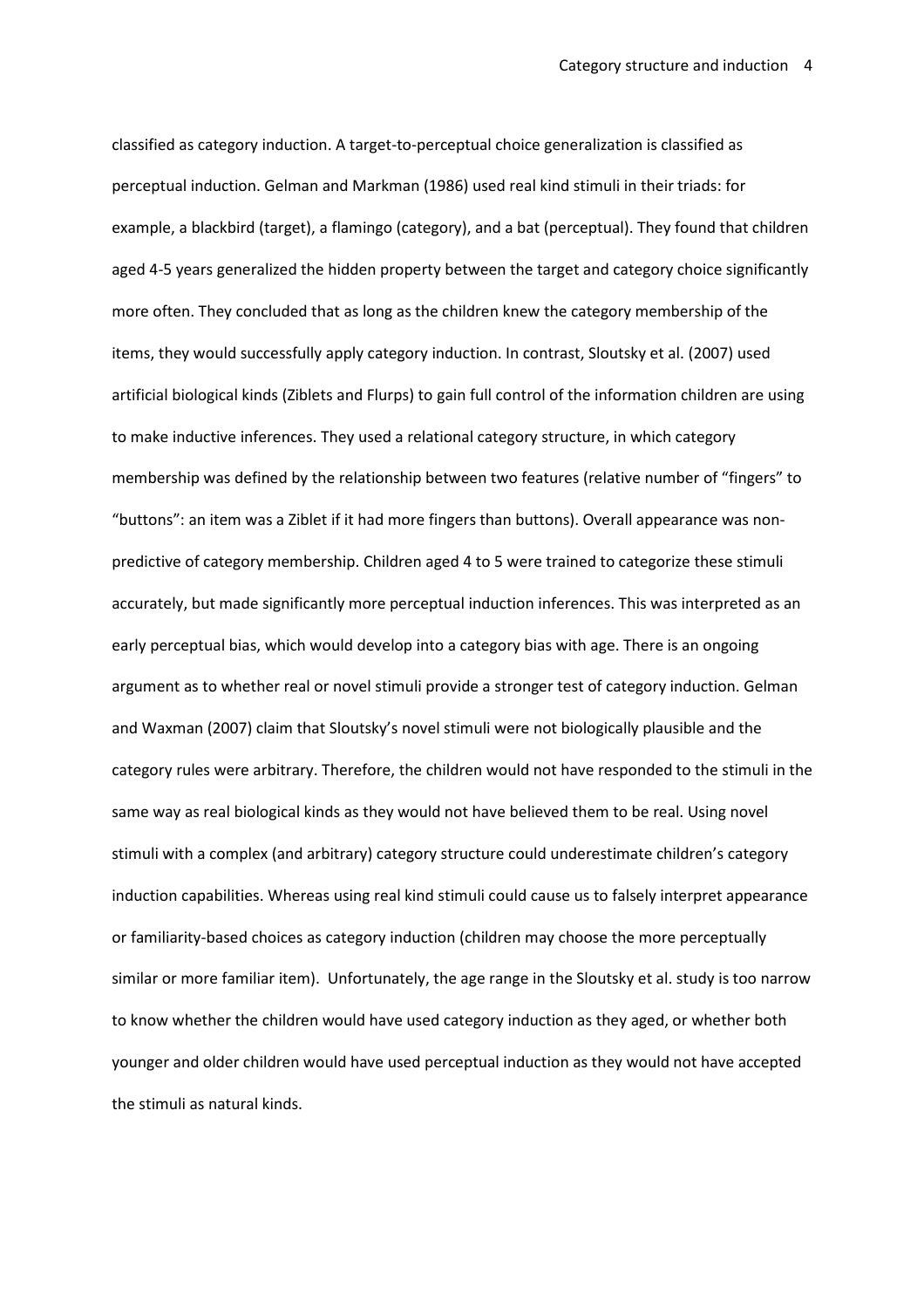A more rigorous test of children's category induction capabilities is to examine how these preferences change as children develop (as in Badger & Shapiro, 2012). If Sloutsky's perceptual bias was caused by the use of unrealistic stimuli with complex category structure, then a "perceptual bias" is unlikely to change with development (older children would continue to accept the perceptual choice). In contrast, if this were a genuine perceptual bias that transitions into a category bias with experience, then children's preferences should change with age. The current study examines whether children's category induction choices change as a function of children's age (4-9 years old), and the nature of the categories with which children are confronted. Specifically, the factors governing category membership (hereafter category structure; e.g., Kittur, Hummel & Holyoak, 2004; Saiki & Hummell, 1998; see also Barsalou, 1993), and the ontology of the category (hereafter domain, e.g., natural kinds vs. artifacts; Keil, 1989).

## *Category Structure*

The structure of a category is critical when making generalizations about an unknown item. For example, since knives have a common feature (a blade), the presence of this feature on an unknown item suggests that the item is likely to share other properties common to the knife category (e.g., has the property of "cutting"). Categories can be deterministic – whereby all items of a category share at least one parameter that is exclusive to that category – or probabilistic – whereby a percentage of items of a category share at least one parameter but no feature is shared by all (e.g., see Kittur et al., 2004). We will focus on two key deterministic structures: featural and relational. As discussed by Kittur et al. most category learning experiments use exemplars which can be distinguished on the basis of particular features. Although these are usually artificial categories, a real world example would be the category of knives, which share a unique feature (featural structure; e.g., all knives have a blade). In fact, in the real world, categories are often better described by the relationship between features (relational structure; e.g., the relationship between legs and seat defines a chair). Within the adult category learning literature, the effects of featural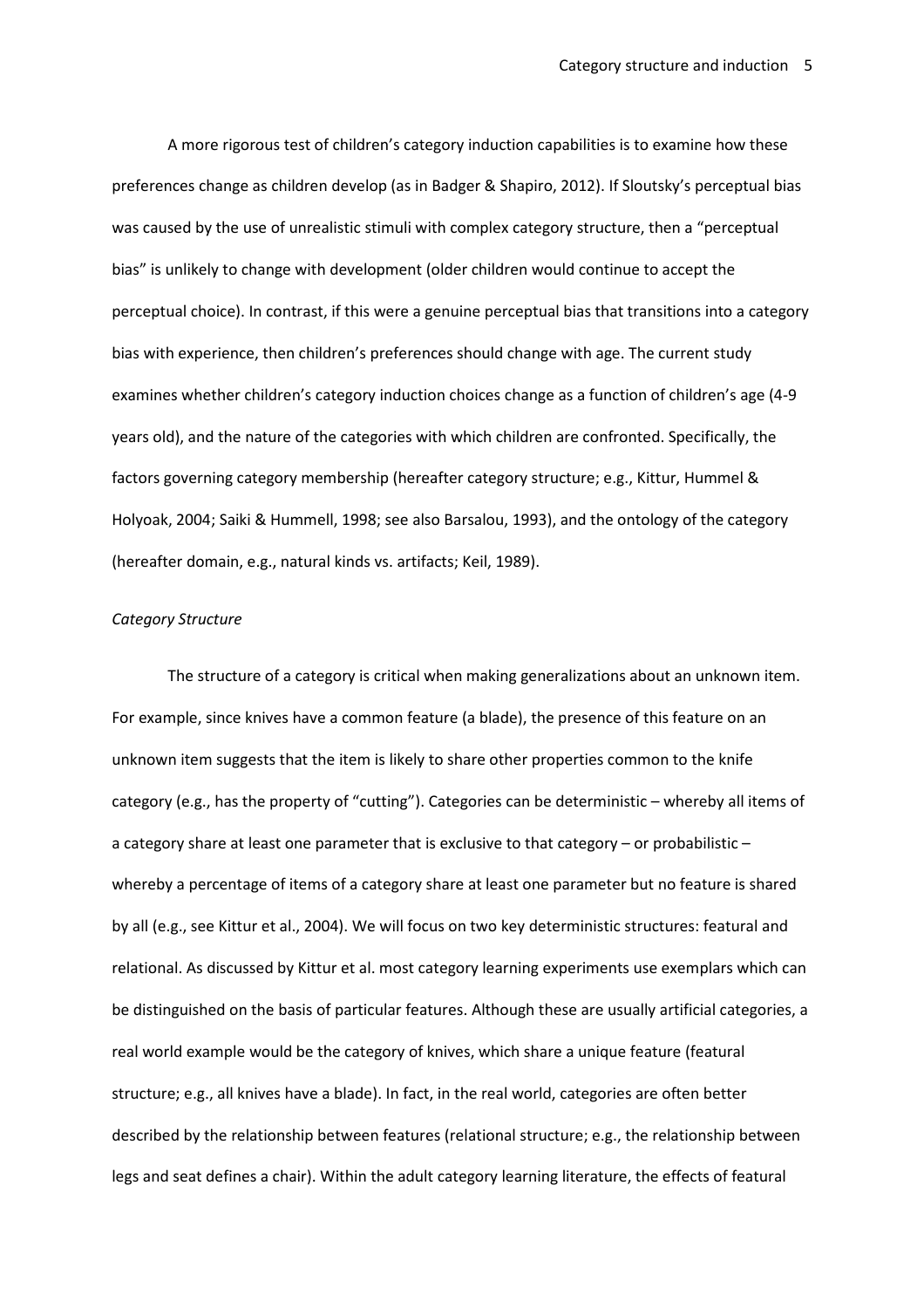versus relational structures have been investigated systematically (e.g., Tomlinson & Love, 2010). However, until now no study has investigated the influence of these types of structure (featural vs. relational) on the development of induction. This is surprising considering that the natural default for young children's induction may be partly explained by the structure of the stimuli seen. This could explain the conflicting findings described above; for example, Gelman and Markman's (1986) triads could generally be distinguished by focusing on featural information: individual, albeit nonobvious, features. In contrast, the novel stimuli used in Sloutksy et al. (2007) were relational and explicitly designed so that they could only be distinguished by *comparing* two features.

Reasoning about relational category structures is likely to place greater demands on a child's cognitive processing. It is well known that the number of relations that can be processed in parallel increases with age (e.g., Andrews & Halford, 2002; Halford, 1993), as does the ability to apply complex rules to a reasoning task (e.g., Zelazo, Frye & Rapus, 1996; Zelazo & Müller, 2002). Despite this knowledge, there is no study that has systematically and directly compared the influence of the category structure of items on inductive preference. Therefore, it is not yet valid to directly compare results from studies with different category structures.

## *Children's understanding of natural kind and artifact domains*

There is evidence that children as young as 3 years old are domain sensitive when making assumptions about the properties of an object (e.g., Backscheider, Shatz & Gelman, 1993; Carey, 1985; Inagaki & Hatano, 1996; Jipson & Gelman, 2007; Mandler & McDonough, 1996). For example, Jipson and Gelman (2007) found that 3-5 year old children clearly distinguished between artifact and natural kinds when shown video clips of unfamiliar items and asked to generalize biological properties such as 'does this one eat?'. In addition, children have been shown to successfully associate living traits such as breathing, survival and growth to natural kinds, and nonliving functional traits to artifacts (e.g., Gelman, 1988; Greif, Kemler Nelson, Keil & Gutierrez, 2006; Inagaki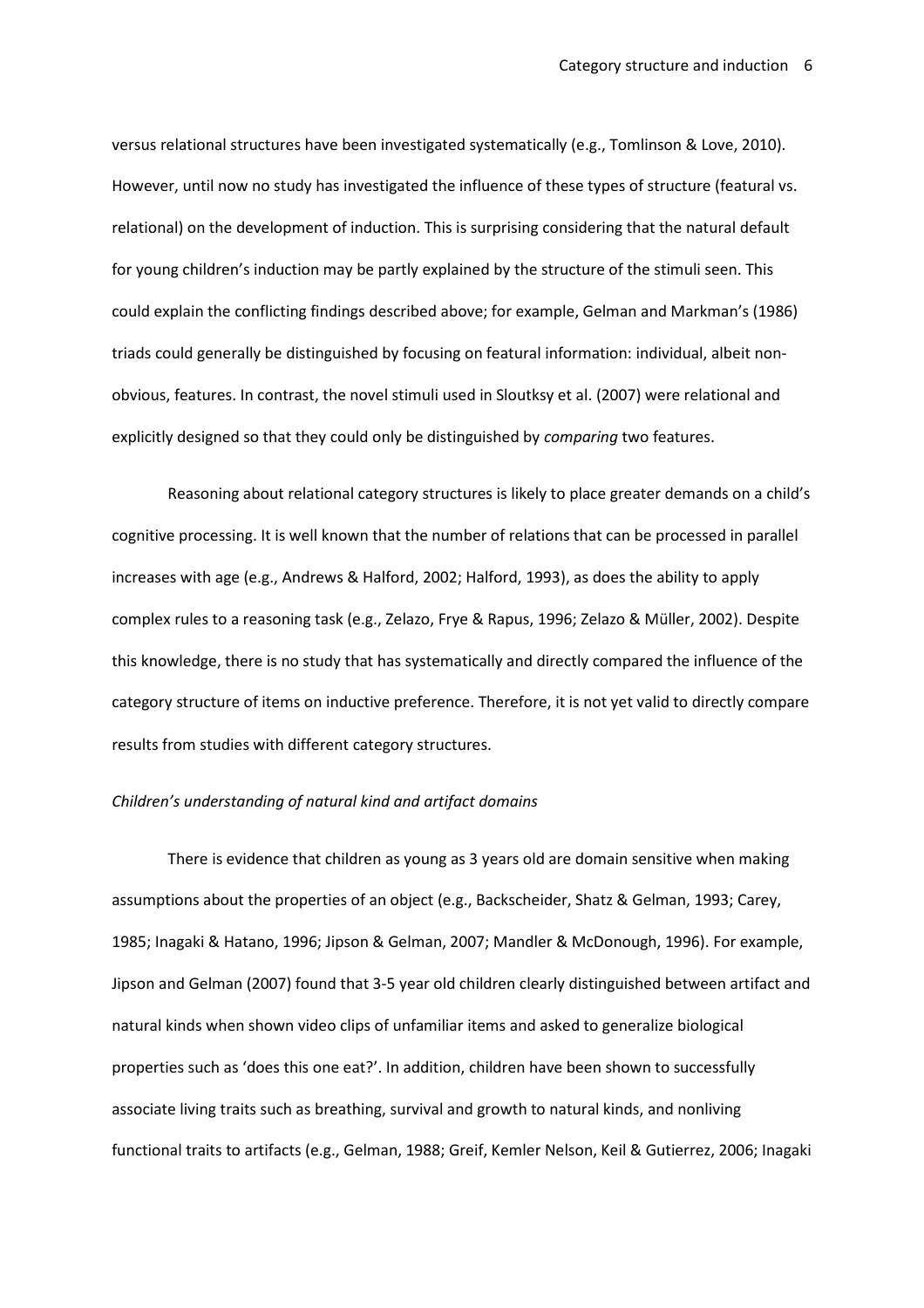& Hatano, 1996; Keil, 1992; Kemler Nelson, Egan & Holt, 2004). Thus children are clearly able to make category distinctions from a general understanding of the conceptual difference between artifacts and natural kinds (Booth & Waxman, 2002; Booth, Waxman & Huang, 2005). Children also make more subtle distinctions between natural kinds versus artifacts when generalizing properties or behavior. Specifically, when confronted with natural kinds, they focus on the item's 'insides' (e.g., Gelman, 2003; Gottfried & Gelman, 2005); will be more likely to assign category membership based on internal properties (e.g., Gelman & Wellman, 1991), and appear to be sensitive to underlying causal mechanisms explaining behavior (e.g., Springer & Keil, 1991).

There is an ongoing debate as to whether this sensitivity to domain difference reflects a cognitive bias to assume that animal and artifact concepts are fundamentally different in nature (e.g., Brandone & Gelman, 2009; Gelman, 2003; Goswami, 2001; Keil, 1989; Rattermann & Gentner, 1998; Wellman & Gelman, 1998; see Medin, Lynch & Solomon, 2000 for an overview). According to Gelman (2003), children instinctively recognize that natural kinds are rich in 'essence' below the surface, whereas artifacts are "unlikely to have a rich cluster of nonobvious properties that are intrinsic to the objects being classified" (Gelman, 2003, p. 49). If these different assumptions reflect a fundamental, early-learned distinction between natural kinds and artifacts, this should also be reflected in different induction preferences. Specifically, if 'insides' are assumed to be more important for natural kinds, and children as young as 3 years old can distinguish between properties of natural kinds and artifacts (see Gelman, 2003), then a stronger bias to focus on nonobvious category information should be observed for this domain. Although many studies have examined developmental changes in the way children view natural kinds and artifacts, there are few studies that include both types of stimuli in induction tasks, and the focus of the research was not to directly compare the two domains (for example, Graham, Welder, Merrifield & Berman, (2010); Noles & Gelman, 2012). Finally, none of these studies have looked at whether the developmental trajectory of inductive reasoning for natural kinds and artifacts is the same.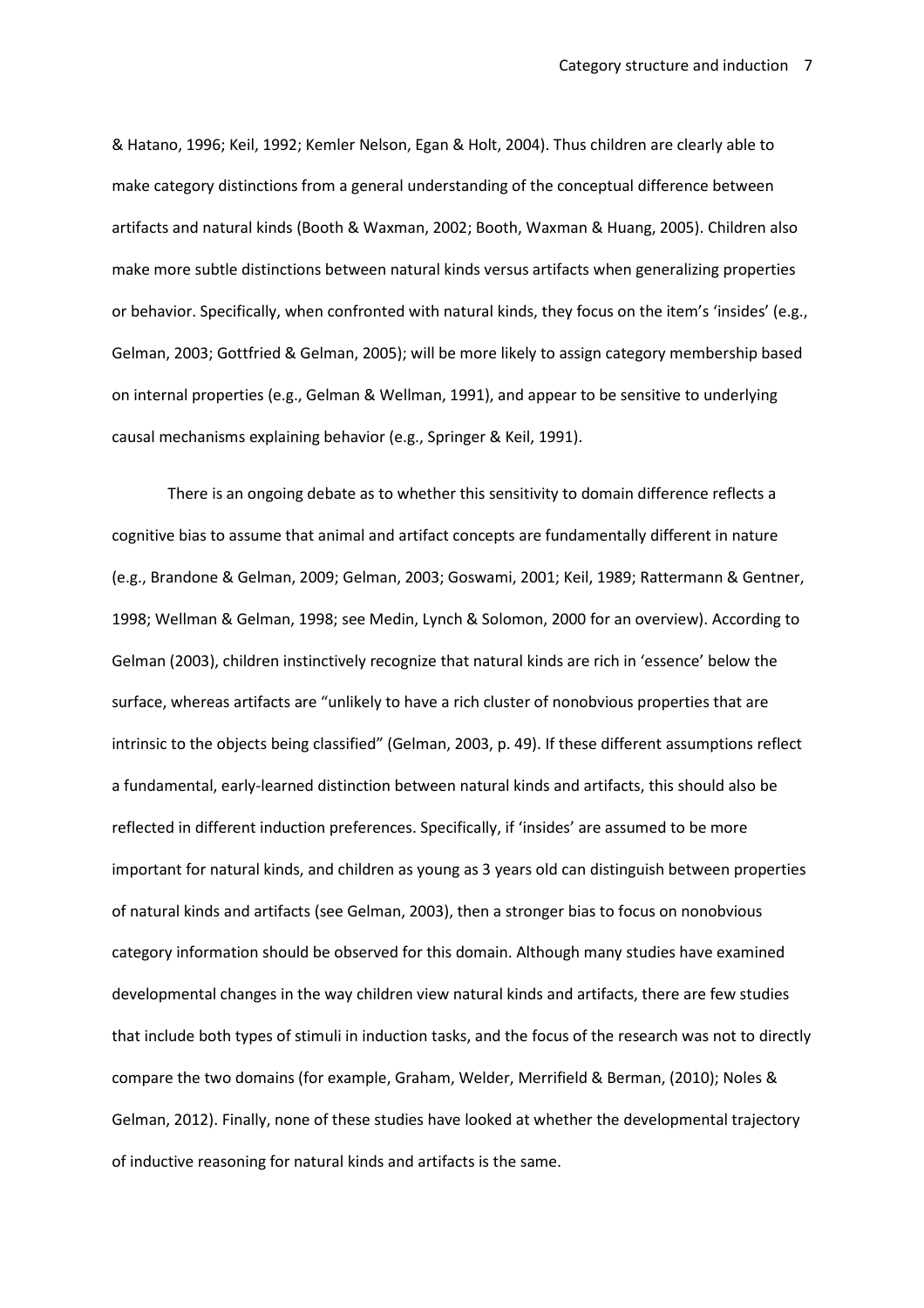## *The current study*

 We aimed to systematically compare the developmental effects of children's inductive reasoning for items that vary in terms of their domain (natural versus artifact) and category structure (featural versus relational). It is difficult to manipulate category structure and domain within existing items since the factors determining category membership vary between domains. For example, within natural kinds, the relationships between category members (e.g., parent / child) or subtle differences in the configuration of parts (e.g., consider alligator vs. crocodile; jaguar vs. leopard) are often critical. In contrast, artifacts are more likely to be distinguished by one or more isolated features (e.g., a knife must have a blade; Levin, Takarae, Miner & Keil, 2001). Novel stimuli allow us full control over category membership information and perceptual similarity, and enables us to manipulate category structure (featural vs. relational) and domain (natural kind vs. artifact) orthogonally. We created two sets of novel natural kind and artifact stimuli. Category membership in one set could only be determined by a featural rule. Category membership in the other set could only be determined by a relational rule. Bearing in mind the concerns raised by Gelman and Waxman (2007), we created our artificial stimuli in line with those designed by Badger and Shapiro (2012). Their novel items restricted the level of children's prior knowledge, but the stimuli had more accessible and realistic membership features and the category rules were more "biologically grounded" (Gelman & Davidson, 2013, p. 330). We used plausible featural and relational rules and pre-tested our stimuli with children to ensure that they viewed them as believable examples of natural kinds and artifacts.

Our four-fold paradigm (1) category learning, 2) initial categorization, 3) category induction, 4) final categorization) followed that developed by Sloutsky et al. (2007). However, unlike Sloutsky et al. we used a developmental manipulation to create items that were dissimilar in appearance, yet from the same category (as in Badger & Shapiro, 2012). The stability of category membership over development was demonstrated and reinforced through an animation in which a juvenile insect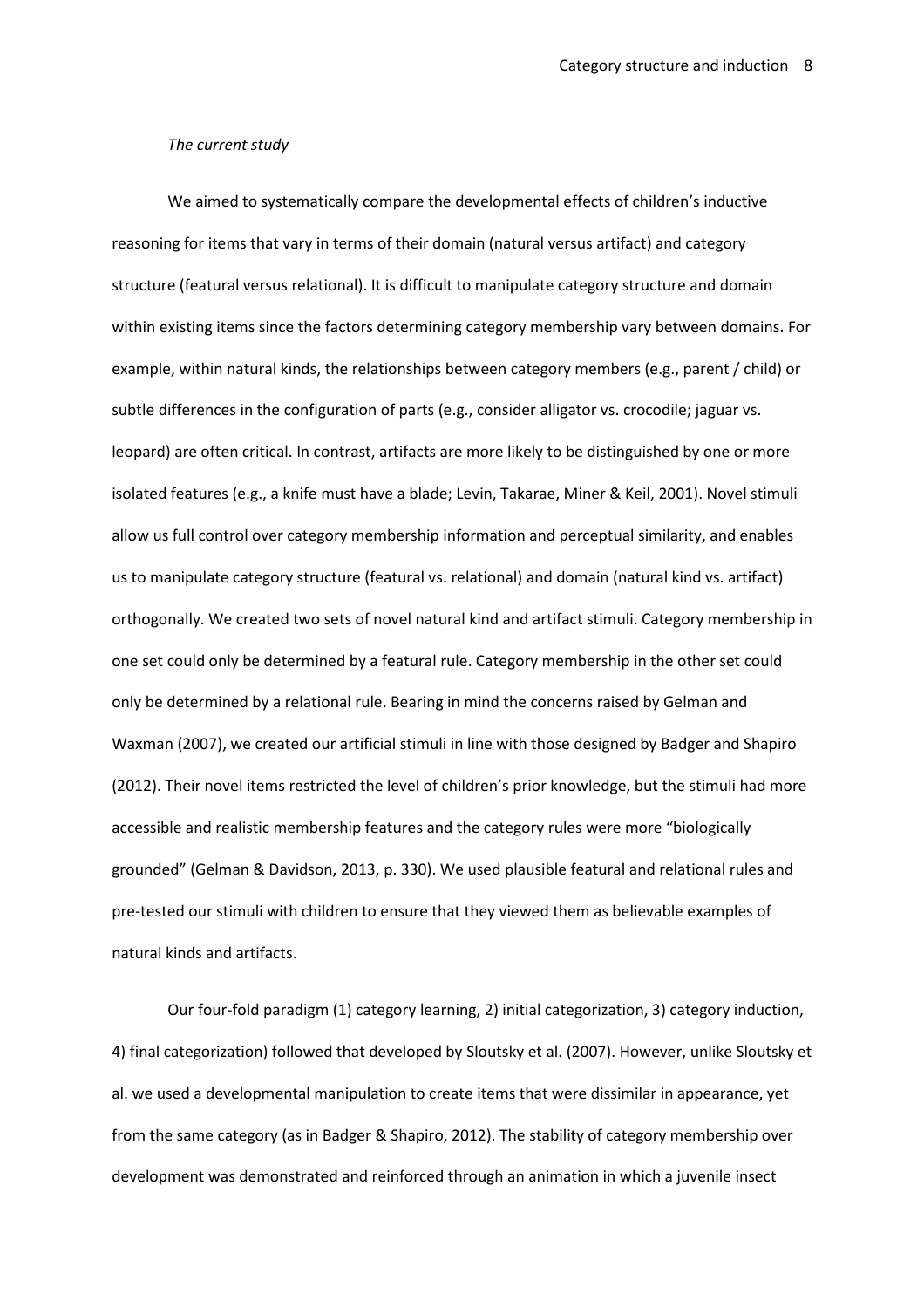transformed into an adult insect or an incomplete vehicle transformed into a complete vehicle. This animation was used to demonstrate two different categories of insect (rocky bugs vs. desert bugs) or vehicle (town trudges vs. country trudges).

Although young children view many properties of natural kinds as stable across development (e.g., a person's language), there are certain properties that young children view as unstable across development (e.g., race; Kinzler & Dautel, 2012). Therefore, it is possible that an apparent perceptual choice may actually reflect a decision to match on "age-category". However, this is unlikely to occur in our study since Badger and Shapiro (2012) showed – using the same paradigm and properties with similar stimuli – that children as young as 3 years old did not base their induction choices on the age of the items. Specifically, young children were no more likely to select the category choice when this was a dissimilar looking adult (same age as the target) than when this was a dissimilar looking juvenile (different age to the target). Instead, they consistently either made choices based on appearance information, or category membership regardless of stimuli 'age'. This confirmed that children were able to see beyond the age of the stimuli when considering its properties. Finally, in order to examine the developmental effects of inductive reasoning for domain and category structure, we tested children aged 4 to 9 years old.

## Method

#### *Participants*

Four hundred and three primary school children participated: 105 Reception (4-5 years, mean = 5.04, range = 4.10-5.09 years), 109 Year 1 (5-6 years, mean = 6.04, range = 5.10-6.11 years); 102 Year 2 (6-7 years, mean = 7.04, range = 6.10-7.09 years); 41 Year 3 (7-8 years, mean = 7.08, range = 7.02-8.01 years), and 46 Year 4 (8-9 years, mean = 8.07, range = 8.02-9.01 years); 214 males and 189 females. Each child was randomly assigned to either the featural or relational condition, and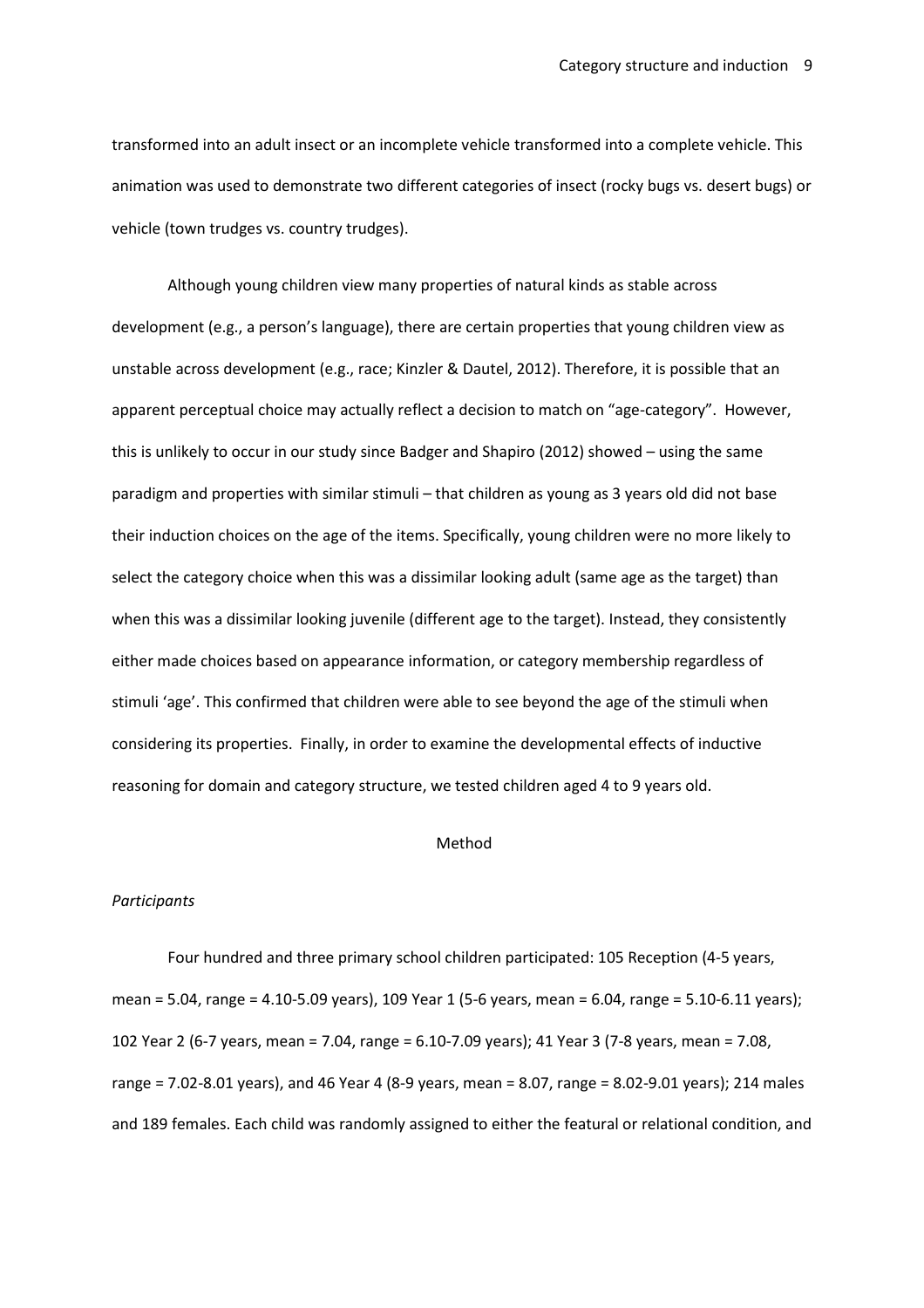completed both a natural kind task and an artifact task. All tests were counterbalanced to avoid order effects between the natural kind and artifact tasks.

An additional 30 children participated in a stimulus similarity pre-test (10 Reception, 10 Year 1 and 10 Year 2; range = 4.02-7.01; 15 males and 15 females), and a further 32 children participated in a domain identification and stimulus naming pre-test (12 Reception, 10 Year 1 and 10 Year 2; range 4.02-7.00; 16 males and 16 females).

#### *Stimuli*

There were two domains of stimuli: natural kinds and artifacts. The natural kinds were newly designed novel insects (rocky bug vs. desert bug) and the artifacts were newly designed novel vehicles (town trudge vs. country trudge). Stimuli were either featural or relational in their category membership. From these, four novel groups were created: natural featural, natural relational, artifact featural and artifact relational. In the natural featural condition the two categories of insects differed on head shape. In the natural relational condition the two categories of insects differed on the relationship between the size of mandible versus sting. In the artifact featural condition the two categories of vehicles differed on wheel type. In the artifact relational condition the two categories of vehicle differed on the relationship between the size of the front loader versus the backhoe.

Figures 1a and 1b show the smallest and largest sizes of each feature in the relational condition. However, there were 3 possible sizes (small, medium and large) so that focusing on one feature would not have allowed accurate categorization; the relative size of the two features was critical (e.g., medium front loader & small backhoe = country trudge; medium front loader & large backhoe = town trudge; rules explained in procedure, below).

## **[Figures 1a and 1b here]**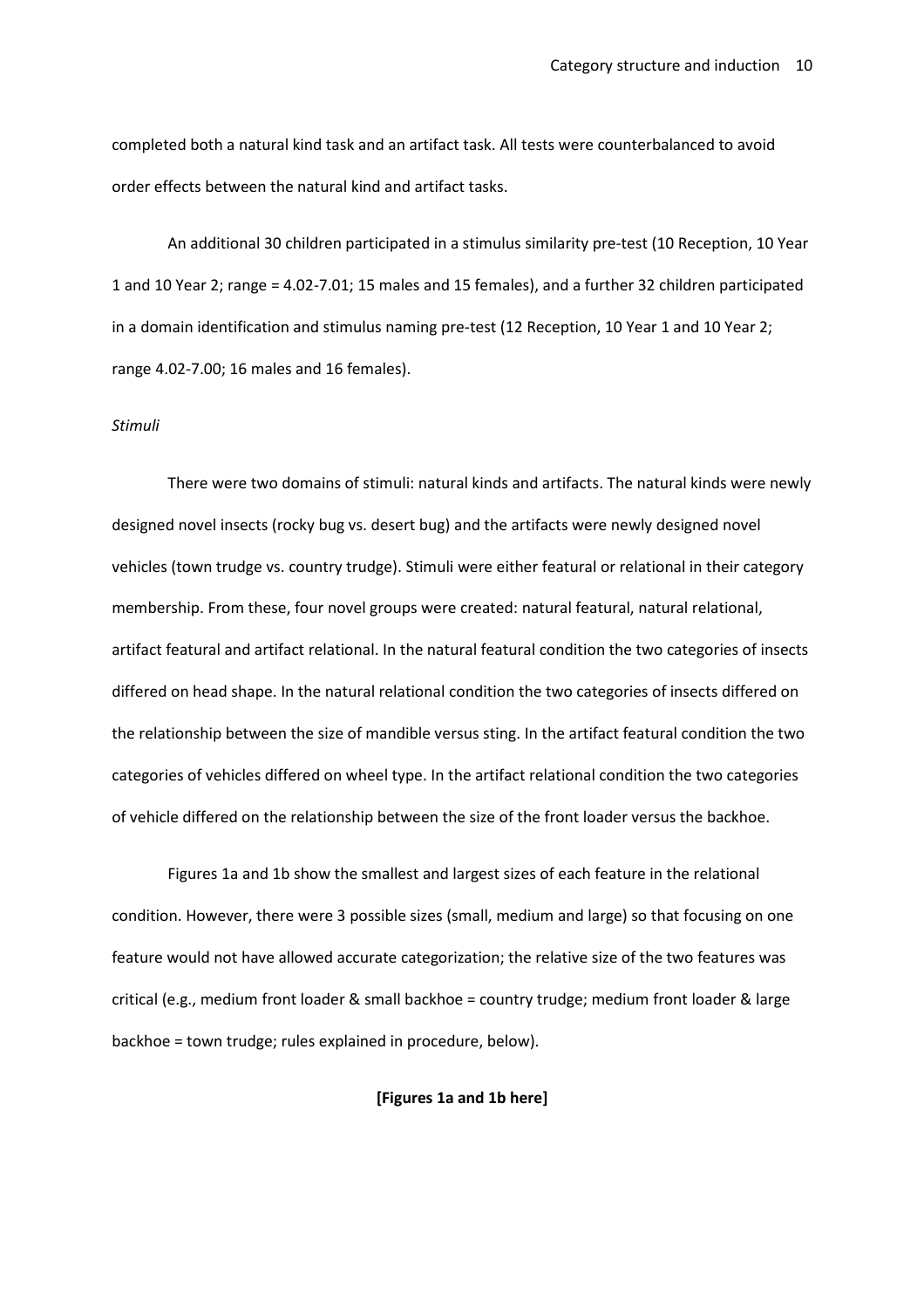Simple animations were used to demonstrate a transition from juvenile to adult bug for the natural kinds (see Figure 2a) and from incomplete to complete trudge for the artifact kinds (Figure 2b). Each stimulus differed from every other stimulus on at least one dimension (see Appendix A).

## **[Figures 2a and 2b here]**

Similarity pre-tests were conducted to check that the target and distractor (perceptual choice) were significantly more similar in appearance than the target and category choice for every induction triad. Children saw 48 triads in total: 12 featural natural, 12 featural artifact, 12 relational natural and 12 relational artifact. For each triad, they were asked which of the two test items looked most like the target. We analyzed the total number of choices (out of 12) for each condition. Onesample t-tests showed that for all conditions the perceptual distractor was chosen significantly more often than chance (see Table 1). Identification and naming pre-tests were conducted to check that the stimuli were considered to be biologically plausible. Children were shown four images from each category (two juvenile/ incomplete and two adult/ complete) one at a time, in random order. They were asked to state whether the item was a living (natural kind) or a non-living (artifact) thing, and what they believed it to be. Insects were labeled as living 95% of the time, with common responses being 'bug', 'ant' or 'caterpillar'. Vehicles were labeled as non-living 87% of the time, with common responses being 'digger', 'scales', 'shapes' or 'plates'. There was no significant difference in the percentage of correct classifications for insects versus vehicles: *t* (31) = 1.42; *p* = .165.

## **[Table 1 here]**

## *Design*

Each child was randomly assigned to either the featural or relational condition and completed both a natural kind task and an artifact task. Category structure (featural vs. relational) and year group (Reception (4-5 years), Year 1 (5-6 years), 2 (6-7 years), 3 (7-8 years) and 4 (8-9 years) were between subjects and domain (natural vs. artifact) was within subjects.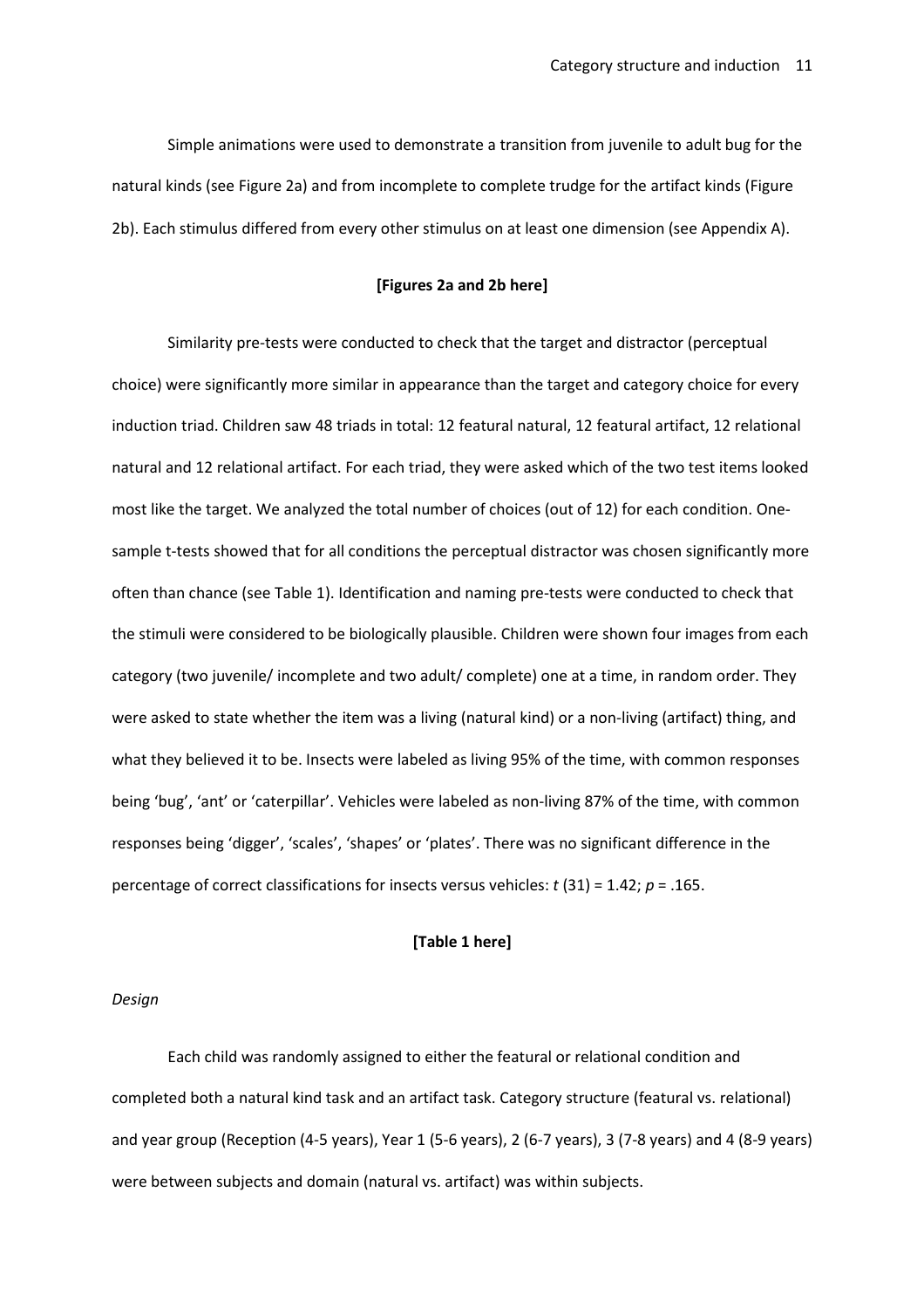#### *Procedure*

Children completed the natural kind task and the artifact task in counterbalanced order, in two sessions. A four-fold procedure was followed for both conditions: category learning, initial categorization, category induction, and final categorization (as in Badger & Shapiro, 2012; Sloutsky et al., 2007).

## Category learning

Children took part in two conditions (one natural and one artifact), but were only taught the rules of the condition they were about to take part in; they did not learn both natural and artifact rules at the same time. Rules for differentiating between the two categories in a given task were explained to the children whilst they watched an example of each category transform (see Figures 2a and 2b for examples). Children were told that each item comes in different colors and shapes, and we could only tell the difference based on the identified features (the rules). This ensured children understood that these extra dimensions (color and shape) were irrelevant.

In the featural condition, children were taught that they could differentiate items based on a single feature: head shape of desert bug versus rocky bug (natural featural condition); wheel type of country trudge versus town trudge (artifact featural condition). So children did not see these features as arbitrary, the function of this critical feature was explained in the following ways: *"desert bugs live in the sand and have round heads for making soft burrows"; "rocky bugs live in rocks and have sharp pointy heads for digging"; "country trudges are used in fields and have tracked wheels for muddy surfaces"; "town trudges are used in towns and have round wheels to work on paved surfaces".* 

In the relational condition, children were taught that they could differentiate items based on the relationship between two features: size of sting versus size of mandibles for desert bug versus rocky bug (natural relational condition); size of front loader versus size of backhoe for country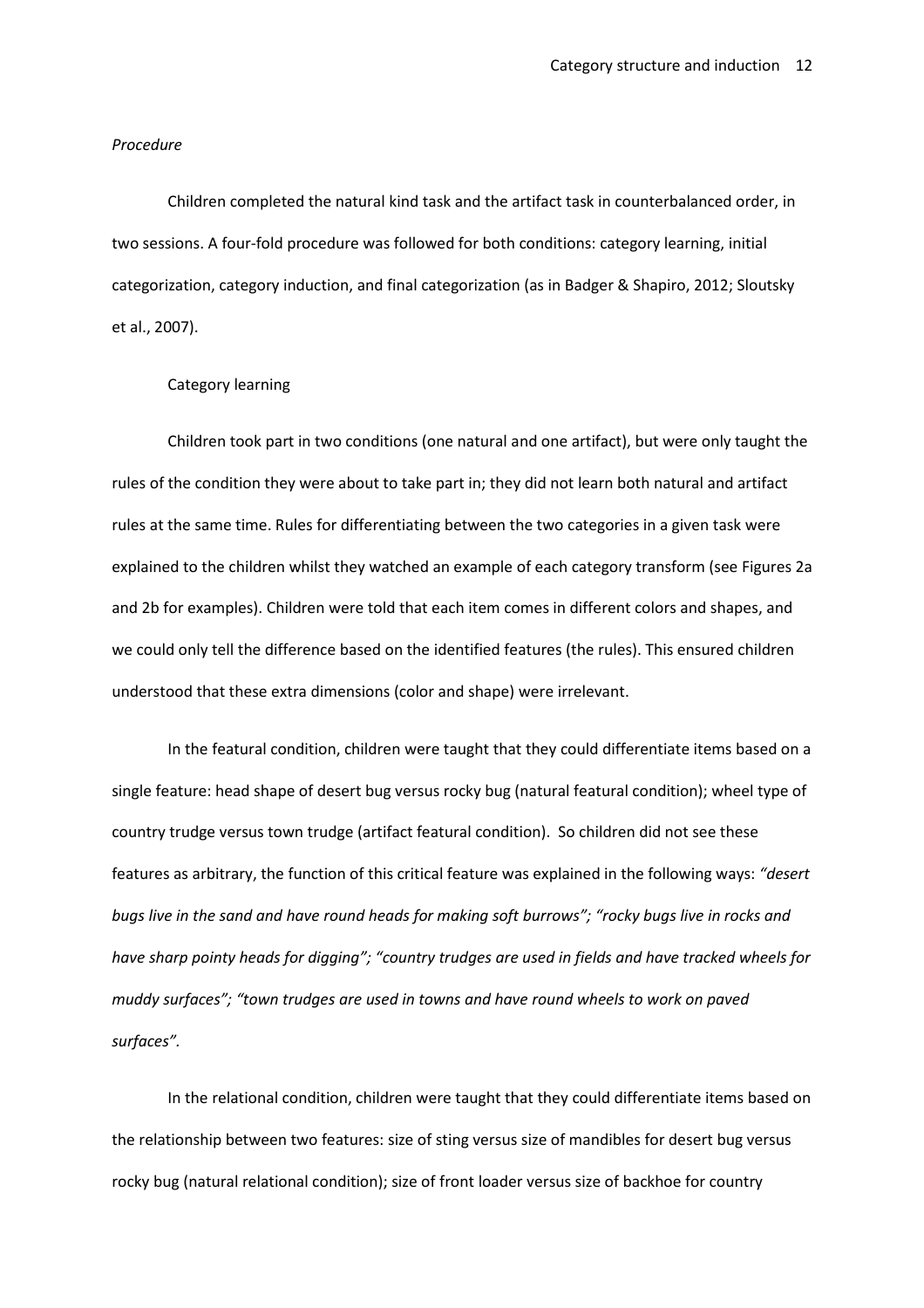trudge versus town trudge (artifact relational condition). The function of this critical feature combination was explained in the following way: "*desert bugs live in the sand and have larger mandibles to catch prey walking above on the sand, and a smaller sting to 'knock-out' prey"; "rocky bugs live in rocks and have smaller mandibles to hold onto prey in between rocks, and a larger sting to kill prey'; "country trudges are used in fields and have a larger front loader to move soil, and a smaller backhoe to move stones", "town trudges are used in towns and have a smaller front loader to carry materials, and a larger backhoe to break concrete".* 

For all items, the experimenter pointed to the features on the screen as they gave these explanations, and it was not necessary for the child to know the terms used to label each feature. Nevertheless, terms were explained to the child if they asked (e.g., if a child asked what the mandibles were, it was explained that mandibles were the bug's jaws/ mouthparts used to catch and eat food).

Following the initial introduction to the two categories in one task condition, eight randomized categorization trials were shown and children had to identify the category at the beginning and at the end of each transformation. So for example, a child had to correctly identify an incomplete trudge, as well as the complete trudge at the end of the animation transformation, for that trial to be scored as correct. Corrective feedback was given, and the rule was reiterated, for example *"Yes well done, it is a country trudge because it is used in fields and has tracked wheels for muddy surfaces" (incomplete trudge); "Yes well done, it is still a country trudge and it is still used in fields and has tracked wheels for muddy surfaces" (complete trudge)*. This was to remind children of the functional importance of the features and the stability of the category.

Initial Categorization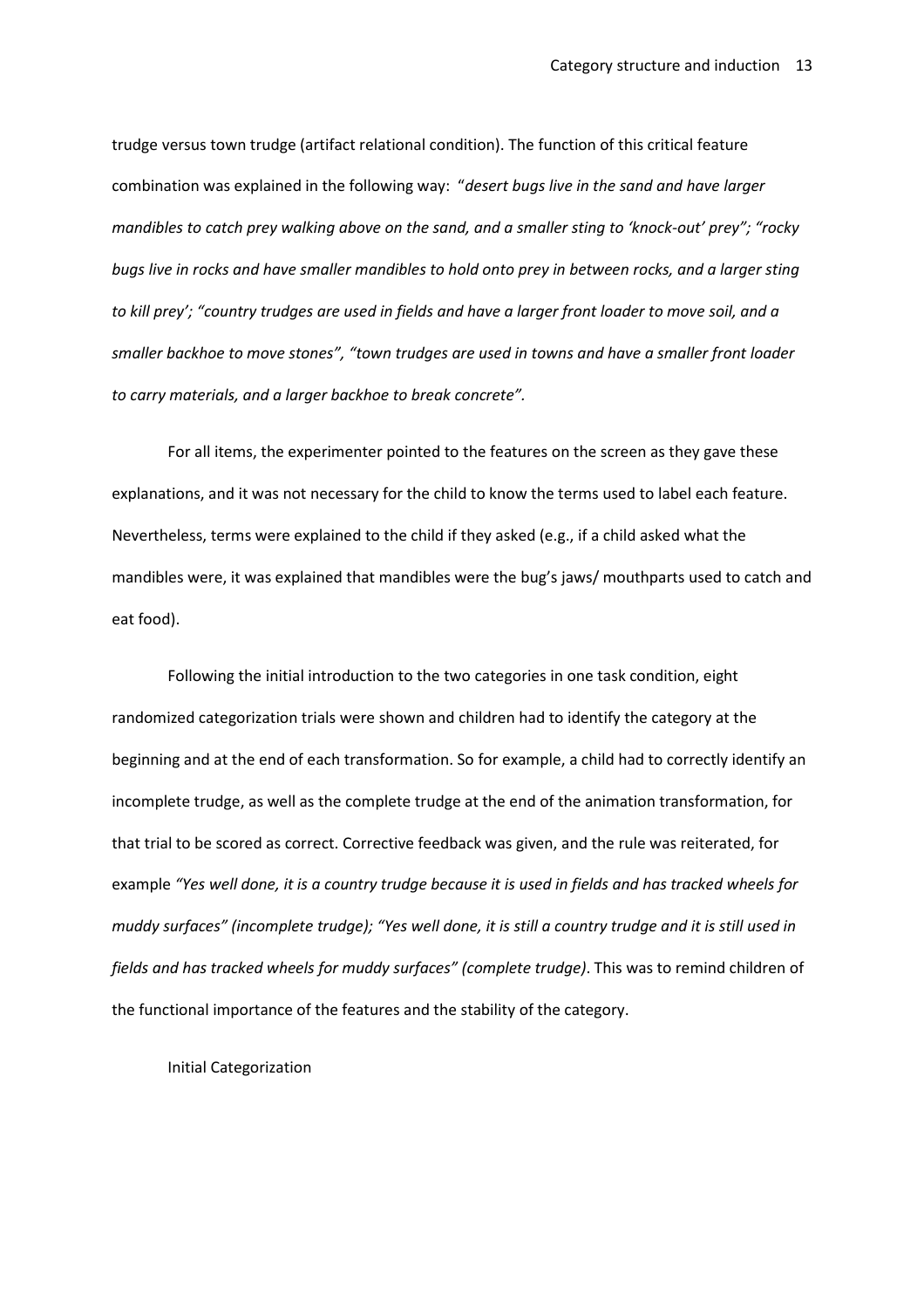Twelve further categorization trials were presented in random order, six of each category within the task condition. Children were not given feedback and the rule was not reiterated. This section tested whether the children could correctly identify the categories without help.

### Category Induction

Twelve induction trials were presented in random order, with six targets from each category. Each trial began with a start to finish transformation (e.g., juvenile to adult) of the target category, followed by a triad of the target and two test items, one perceptual distractor and one category choice (see Figures 3a and 3b). Each target item was given a hidden property relating to its function or behavior, for example, *'can be used at night'* or *'sleeps during the day'* (based on types of hidden properties used in Badger & Shapiro, 2012; see Appendix B). The child was instructed to point to the test item which shared this property. If the child chose the perceptual distractor test item, this was coded as a perceptual choice; choosing the same-category test item was coded as a categorical choice. Due to ongoing debate as to the influence of labels on induction (see Noles & Gelman, 2012), no labels were used: items were referred to as 'this one'. The task structure and hidden properties provided were the same for both the featural and relational conditions. The only difference between the two condition tasks was the rule differentiating the stimuli categories (either featural or relational rules).

#### Final Categorization task

This final phase followed the same procedure as the Initial Categorization task but with different stimuli, and was included to check whether children could still correctly identify the categories after the induction task.

## **[Figures 3a and 3b here]**

Results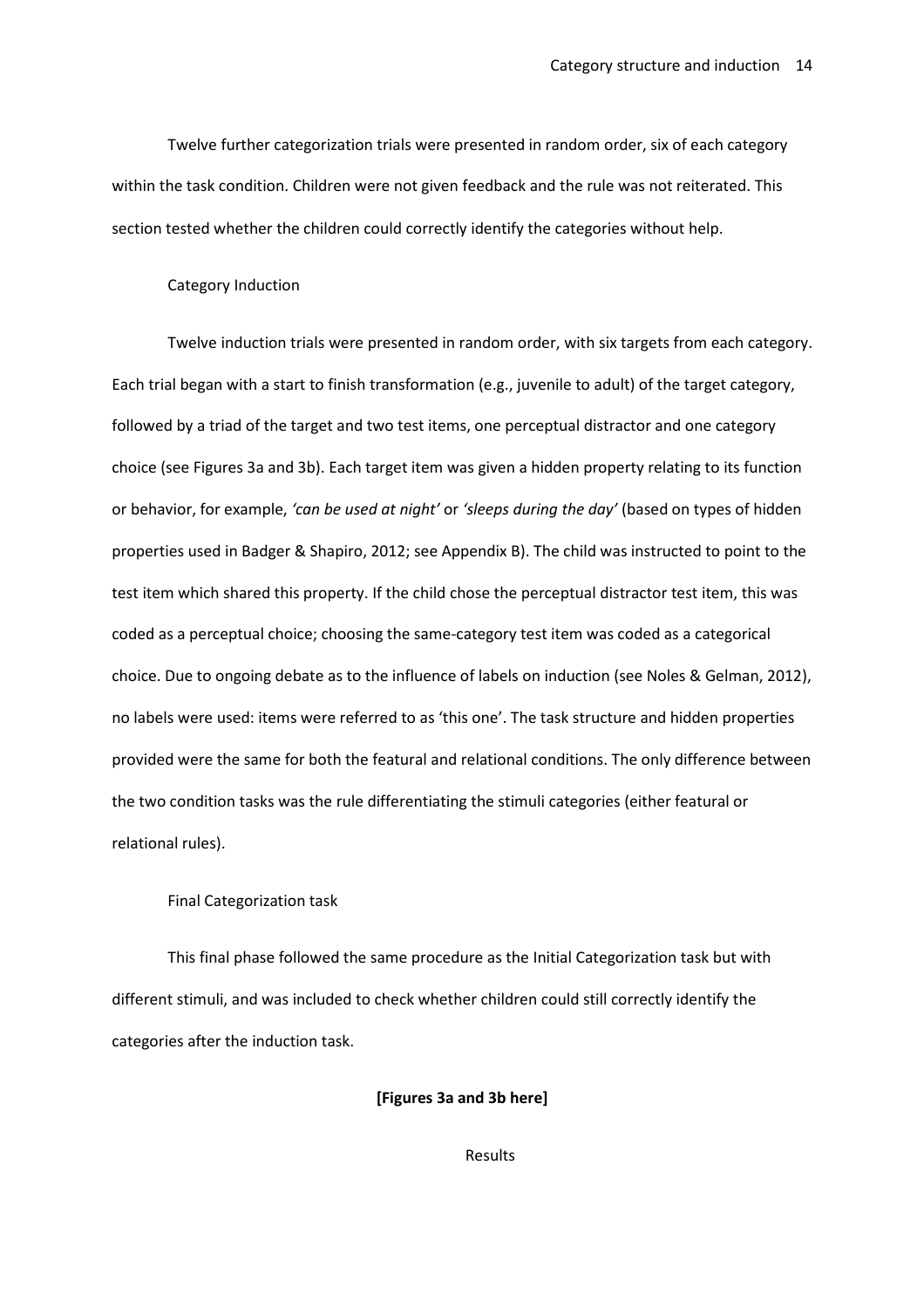#### *Categorization Performance*

In order to be sure that our analyses of induction choices only included children who were proficient at using the categorization rule, we used a very stringent cut-off based on their categorization performance. Specifically, children had to score 10/12 or above in both the initial and final categorization tasks to be included in any further analyses (scores of 10/12, 83%, are significantly above chance; binomial test proportion = 0.5, *p* = .04). Fifty-five children did not meet this criterion for the categorization tasks in either domain (43 Reception (4-5 years); 9 Year 1 (5-6 years), and 3 Year 2 (6-7 years); 37 children did not meet criterion for one of the two domain tasks (17 Reception; 15 Year 1; 4 Year 2, and 1 Year 4). In order to be absolutely confident that the children included in our final analysis were fully competent at using the categorization rule, these children's data were removed. This resulted in a final total of 311 children: 45 Reception: 42/63 featural and 3/42 relational; 85 Year 1: 51/55 featural and 34/54 relational; 95 Year 2: 52/52 featural and 43/50 relational; 41 Year 3: 21/21 featural and 20/20 relational, and 45 Year 4: 25/25 featural and 20/21 relational.

These children scored highly and above chance on the initial and final categorization tasks: **Natural:** Initial *M* = 97% (*SD* = 6.82), *t* (310) = 123.87; *p* < .001; Final *M* = 95% (*SD* = 7.99), *t* (310) = 100.36; *p* < .001. **Artifact:** Initial *M* = 97% (*SD* = 7.26), *t* (310) = 113.16; *p* < .001; Final *M* = 97% (*SD* = 7.18), *t* (310) = 115.59; *p* < .001. **Featural:** Initial *M* = 98% (*SD* = 3.94), *t* (381) = 238.93; *p* < .001; Final *M* = 98% (*SD* = 4.43), *t* (381) = 211.20; *p* < .001. **Relational:** Initial *M* = 96% (*SD* = 10.07), *t* (239) = 70.41; *p* < .001; Final *M* = 94% (*SD* = 10.42), *t* (239) = 64.83; *p* < .001. However, since so few Reception children passed the strict inclusion rule, only Years 1-4 were considered in the analyses.

### *Induction Performance*

A mixed GLM was conducted with children from Year 1-4 (5-9 years; 266 in total) to examine whether the percentage of category choices made in the induction task differed by year group,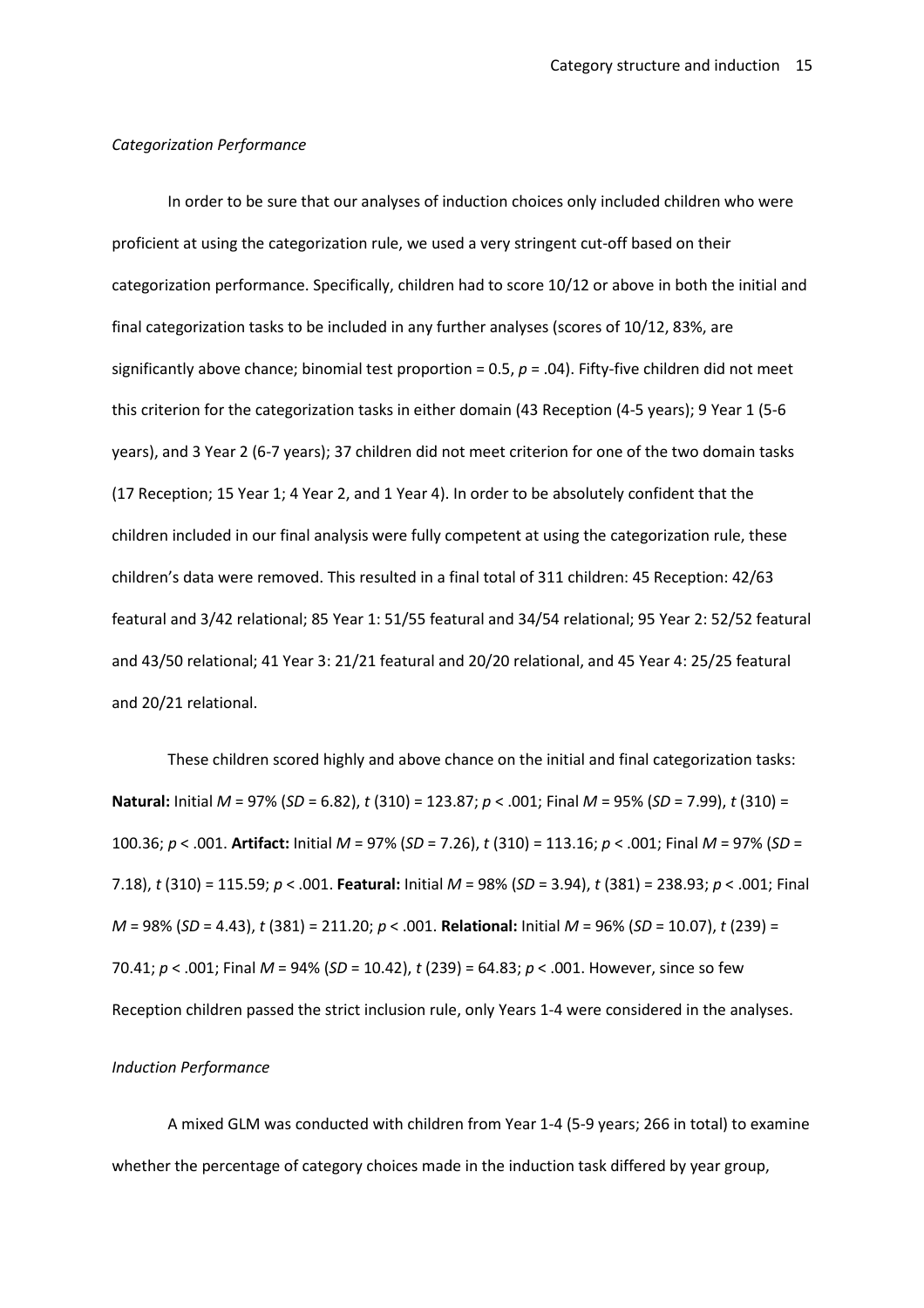domain and category structure. Although children completed the natural and artifact conditions in counterbalanced order, it is possible that they transferred a strategy from one domain to the other. We therefore included the order in which the tasks were completed as an additional factor (natural then artifact or artifact then natural). A significant effect of year group was found, *F* (3, 250) = 10.72;  $p$  < .001,  $\eta_p^2$  = .11, with the percentage of category choices increasing with year group (Year 1 (5-6 years): *M%* = 39.30, *SD* = 42.45; Year 2 (6-7 years): *M%* = 50.48, *SD* = 44.29; Year 3 (7-8 years): *M%* = 70.24, *SD* = 39.14; Year 4 (8-9 years): *M%* = 71.50, *SD* = 39.99). No significant effect of domain was found (natural vs. artifact),  $F(1, 250)$  = 2.55;  $p = .11$ ,  $\eta_p^2$  = .01. A significant effect of category structure was found (featural vs. relational),  $F(1, 250)$  = 21.09;  $p < .001$ ,  $\eta_p^2$  = .08, with children making fewer category choices in the relational condition (featural: *M%* = 64.56, *SD* = 41.40; relational: *M%* = 41.50, *SD* = 45.35). There was a non-significant effect of order, *F* (1, 250) = .25; *p* = .62,  $\eta_p^2$  = .001, showing that the counterbalancing of tasks adequately controlled for potential carryover effects. All interactions were non-significant.

In order to examine age-related changes in children's induction preference in more detail, we calculated the percentage of children showing each type of bias (perceptual or categorical) at each age / year group. Since the GLM indicated that the pattern varied by category structure but not domain, we calculated these percentages separately for the featural and relational conditions, collapsed across the two domains. Children making at least 10/12 category choices in the induction task were considered to have a category bias (% of category choices significantly above chance, binominal test proportion 0.5, *p* = .04); children making 2/12 or fewer category choices were considered to have a perceptual bias (% of category choices significantly below chance, binominal test proportion 0.5, *p* = .04). Children making between 3 and 9 category choices had no significant bias. Figure 4a shows that for the featural condition, we observed a gradual transition from only 38% of children showing a categorical bias in Year 1 through to the majority of children (84%) showing a categorical bias in Year 4. Figure 4b shows the same trend for the relational condition, however the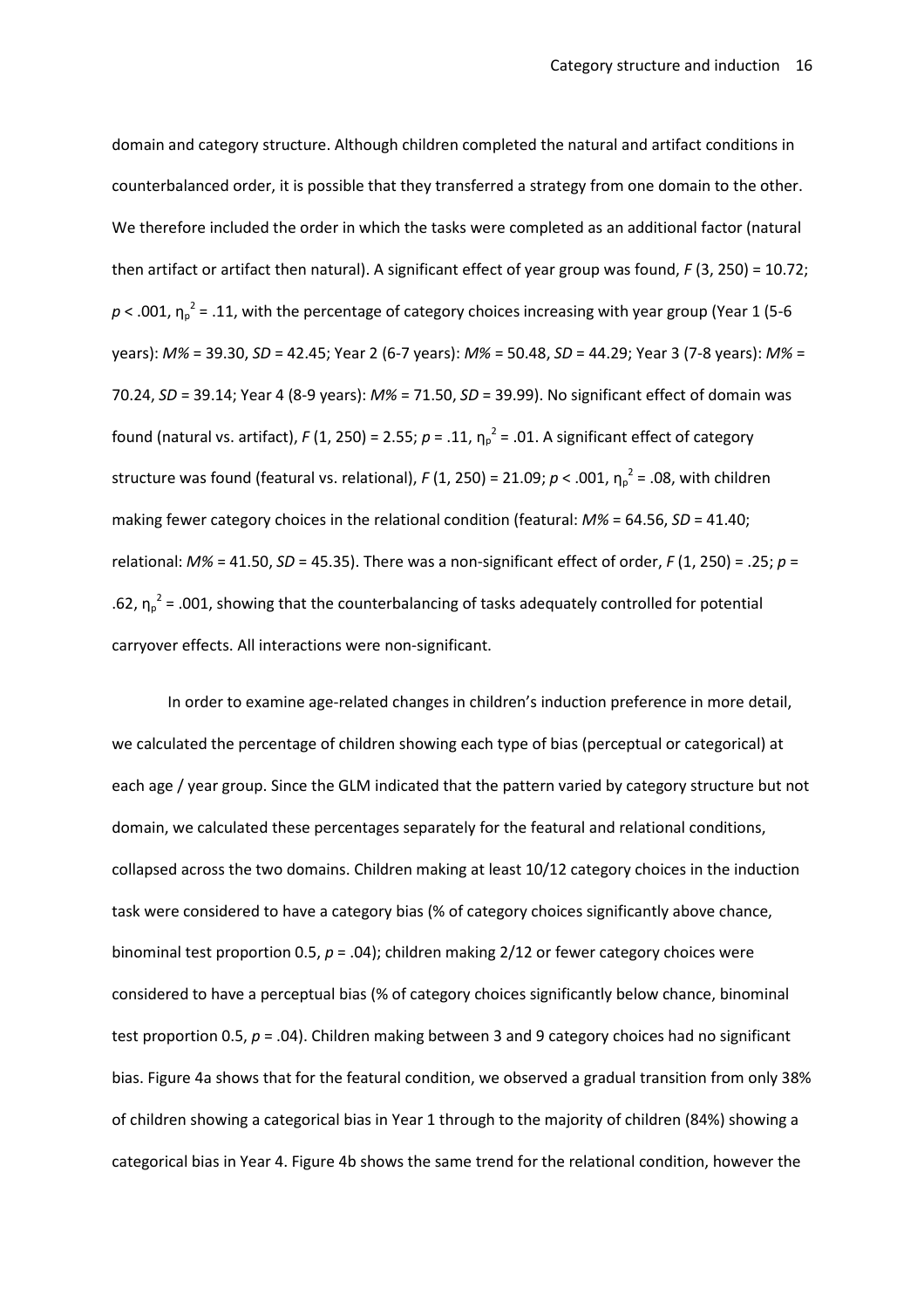percentage of children showing a category bias is delayed by a year in the relational versus featural condition.

#### **[Figure 4a and 4b here]**

## Discussion

Previous research into inductive reasoning has produced contradictory results (e.g., Gelman & Markman, 1986; Sloutsky et al., 2007). We present the first systematic investigation of the developmental trajectory of category induction when both category structure and domain were explicitly manipulated.

Our data yielded three main findings. Firstly, we found clear developmental effects with a preference for perceptual induction in the younger age groups, which transitions to a preference for category induction in the older age groups. Secondly, children's inductive preference was affected by the category structure of the items. Although the developmental pattern was similar for both category structures, it took a further year for the majority of children to show a category bias in the relational condition, compared with the featural condition. Finally, we found no significant difference in inductive preference between the domains of natural kind and artifact.

#### *Developmental Differences*

We examined the development of category induction in children from age 4 to 9 years (UK school years Reception through to Year 4). In all conditions, we observed a gradual transition from a preference for perceptual induction in the youngest year groups through to a preference for category induction in the older year groups. Importantly, we only included data from children who passed our strict inclusion criteria in both initial and final categorization tasks. In the featural condition, the majority of children in all year groups met criterion on our categorization tasks. In the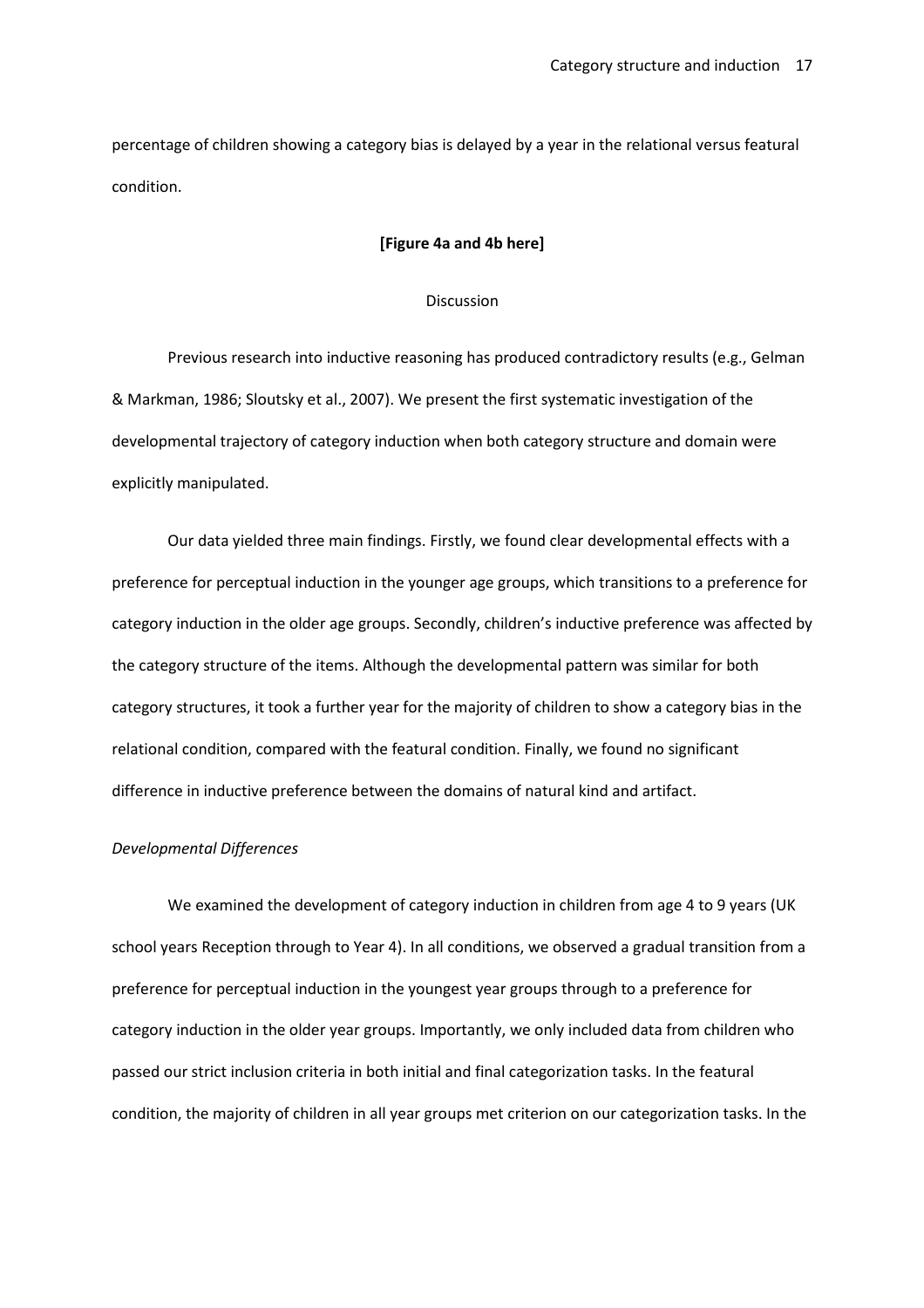relational condition, very few Reception children met criterion on our categorization tasks. We therefore didn't include this year group in our inferential analyses.

Our exclusion rate in the Reception year group for the relational condition was 93%. This was surprising given that the relational condition was adapted from Sloutsky et al. (2007), who had a much higher success and inclusion rate (exclusion rate of 20%). This difference may partly be explained by our more stringent inclusion criteria (10/12 – 83% – on both initial and final categorization tasks, rather than  $6/8 - 75$ %), but there may also be more general differences in our samples (e.g., general attainment levels and socio-economic status). Interestingly, our Year 1 children in the relational condition showed a very similar pattern of performance to the sample of Sloutsky et al. Even though these children were a year older than Sloutsky's sample, the majority were biased towards perceptual induction, with only 25% of children showing a category induction bias. The pattern was similar in Year 2, and it wasn't until Years 3 and 4 that the majority of children showed a bias towards category induction.

These data are consistent with perceptual to categorical transition accounts of inductive reasoning (Badger & Shapiro, 2012) and analogical reasoning (Gentner, 1988; Gentner & Rattermann, 1991; Rattermann & Gentner, 1998). However, for the first time in the inductive reasoning literature, this study also considered the developmental effects when category structure and domain of the stimuli were manipulated systematically. These two novel findings are discussed below.

#### *Category structure*

This is the first study to show that the category structure of items used in inductive reasoning tasks (featural or relational) influences children's preference for using perceptual or category induction. The progression from a perceptual to categorical preference was delayed a year for the relational category structure with the turning point at Year 3 (7-8 years old) rather than Year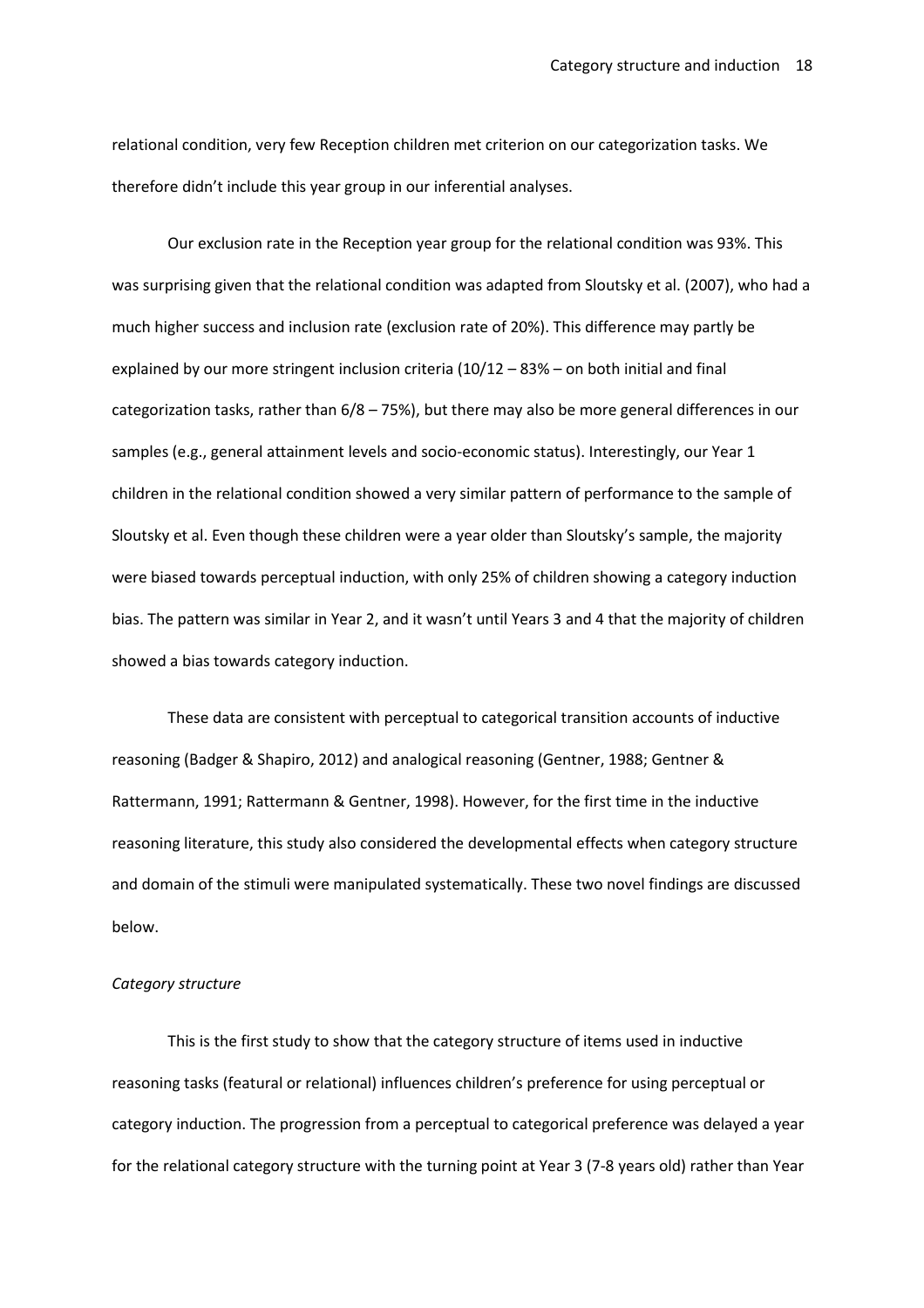2 (6-7 years old; as for the featural category structure). This finding goes some way to uncovering why previous work has produced contradictory findings: studies using stimuli that can largely be categorized based on individual features (e.g., Gelman & Markman, 1986) have observed a categorybias in children at a younger age than studies using categories that were defined by relational rules (e.g., Sloutsky et al., 2007). There are three possible explanations for the delay we observed for relational categories. Firstly, the categorization rule in the relational condition may have been too complicated for children to follow. More children failed to meet our categorization criteria in the relational condition suggesting that learning the categorization rule was harder. However, the children included in our analyses scored 10/12 or above in both the initial and final categorization tasks, showing their proficiency in remembering and applying the relational categorization rules over the entire testing session. Secondly, it could be argued that children struggled more with the relational category structures because these types of rules are less realistic than featural rules. However, several researchers have argued that in the real world, categories are more often defined in terms of relational rather than featural structures (e.g., Kittur et al., 2004; Saiki & Hummell, 1998; see also Barsalou, 1993). Thus, it is unlikely that our relational categories were intrinsically less realistic. Finally, it is possible that another developmental change occurring at this time is influential when making induction decisions. Specifically, this effect is consistent with theories of cognitive control and level of task demand (Andrews & Halford, 2002; Halford, Wilson & Phillips, 1998; Zelazo & Frye, 1998; Zelazo & Müller, 2002). For example, according to Andrews and Halford (2002), the "Relational Complexity" of a task is defined as the number of relations that must be considered jointly, and the ability to process more complex relations increases with age. It is not possible to make a direct comparison between our task and the age estimates provided by Andrews and Halford, since our tasks are so different. Nevertheless, our relational condition is clearly more complex than our featural condition. In our relational condition, two features must be identified and compared in order to identify category, compared to identifying one feature in the featural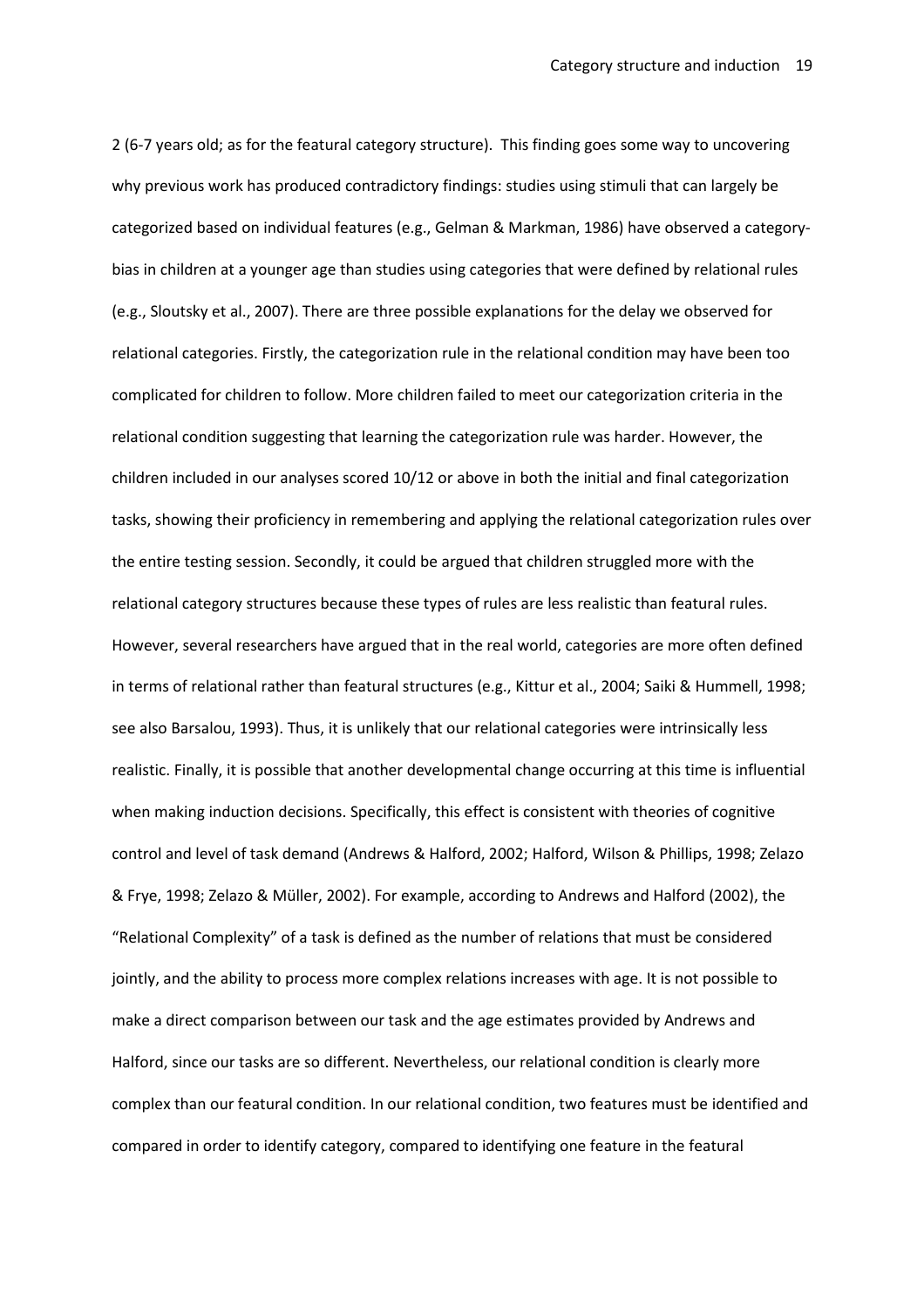condition. This poses an additional processing step before making the decision as to which item shares hidden properties with the target, compared to our featural condition. Although younger children may have struggled more with the complex task due to their less developed executive function and inability to hold and process multiple forms of information, we can not be certain of the cause of the delay without further investigation. What we can say though, is that future induction studies need to carefully consider the category structure of their items before they can directly compare their findings against other studies.

### *Domain*

We found no evidence of domain differences in inductive reasoning (counter to predictions derived from Goswami, 2001; Keil, 1989; Rattermann & Gentner, 1998; Wellman & Gelman, 1998). In particular, young children were no more likely to make decisions based on category knowledge for natural kind items. This is inconsistent with the notion that there is an early bias to assume that hidden properties are more diagnostic for natural kinds (e.g., Gelman, 2003). Children did not appear to instinctively recognize an 'essence' in the natural kinds as being more important for induction decisions. This suggests that domain differences observed in other tasks do not extend to induction. In our study, the key features determining category membership were equally nonobvious for natural kinds and artifacts, and equally associated with the function or behavior of an item. We consider three explanations for our null effect. Firstly, it is possible that children did not differentiate between domains of the stimuli as they did not recognize the natural kinds as biologically plausible and therefore treated all items in the same way. However, the domain identification and stimulus naming pre-tests revealed that children spontaneously assigned domain-appropriate names to the items almost all of the time, making this explanation unlikely. In fact, the pre-test was a very harsh test of the plausibility of our stimuli since children were only shown the images briefly, had never seen them before, and were given no background or context. In contrast, in the main experiment, children were given a domain-plausible description which provided some context about where you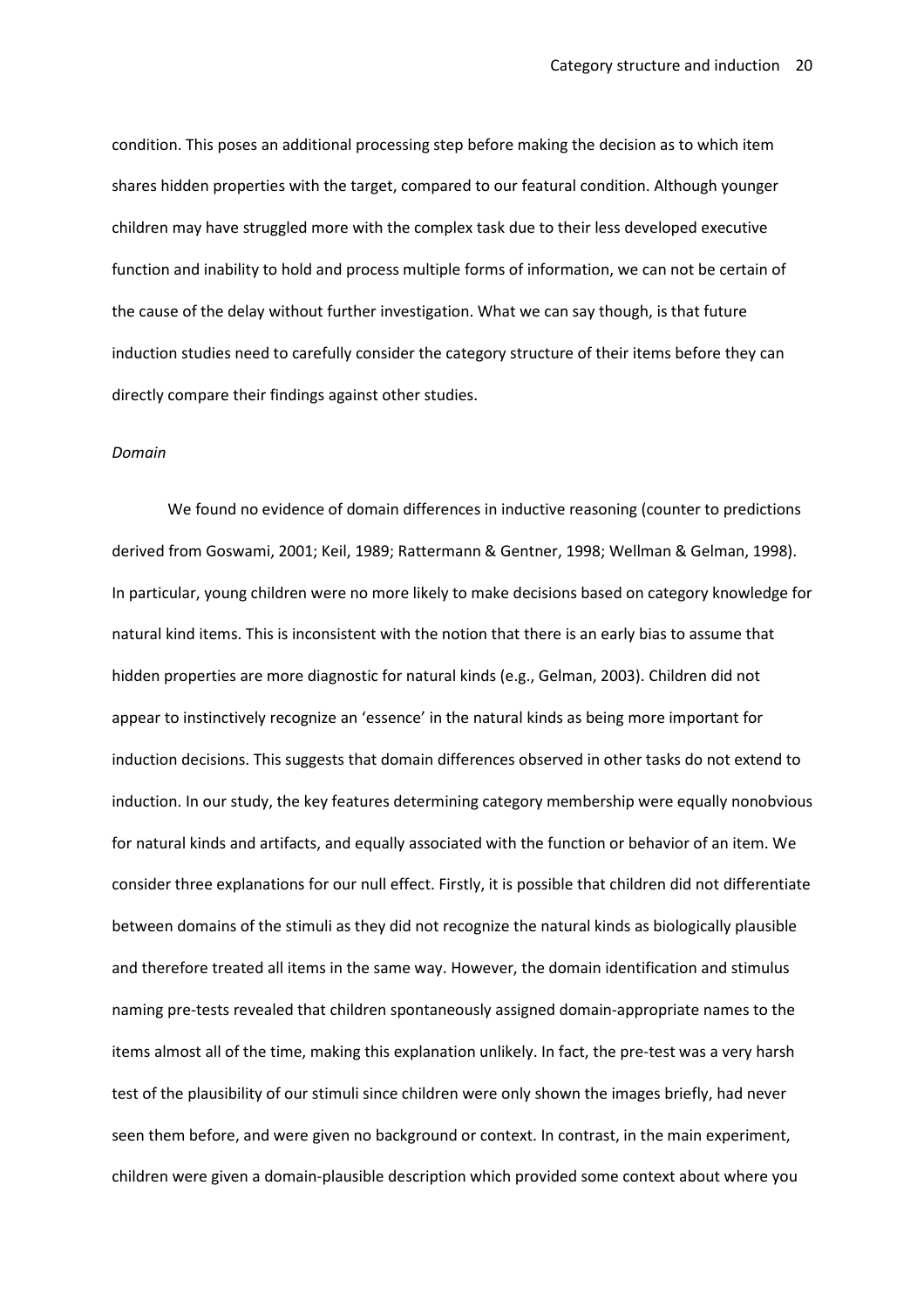might find the item and an insight into its function or behavior. Secondly, it is possible that causal assumptions are not elicited by novel stimuli, as children do not believe the items to be real natural kinds. However, our stimuli were no less realistic than pictures children are frequently exposed to in books and on TV, and children readily engage with such stories appropriately (e.g., Ganea, Ma & DeLoache, 2011). In fact, during the experiment, children often spontaneously commented on the stimuli as if they were pictures depicting real things (e.g., *"I've seen a rocky bug in my garden"* or *"I know that's a town trudge because they go down my road sometimes").* This suggests that the images were seen as plausible and real, making this second explanation unlikely. Finally, the developmental effects observed in both domains suggest that over time, children gain an understanding of the importance of category membership in both natural and artifact categories. This is the first investigation of this developmental trajectory in a study with well-matched stimuli. Perhaps our findings show that instead of placing more importance of category membership onto natural kinds, children learn to increasingly acknowledge the importance of category membership for induction decisions, in both natural kind and artifact domains. Thus, children show a similar development of inductive reasoning in both domains. We cannot make firm conclusions based on a null effect, and our stimuli are 'artificial' to allow matching across the domains. However, these findings are consistent with a domain-general transition from a perceptual to a categorical bias in inductive reasoning.

## *Conclusion*

Using a paradigm that enables careful separation of perceptual versus categorical responses, our results support theories of a gradual developmental transition from a perceptual to a categorical bias with age. This trajectory appears to be domain-general for natural and artifact kinds. This would suggest that as children begin to appreciate the importance of category membership through increased knowledge, they understand and apply this in induction tasks. Our first novel finding is the impact of category structure on children's development of inductive reasoning. We found that the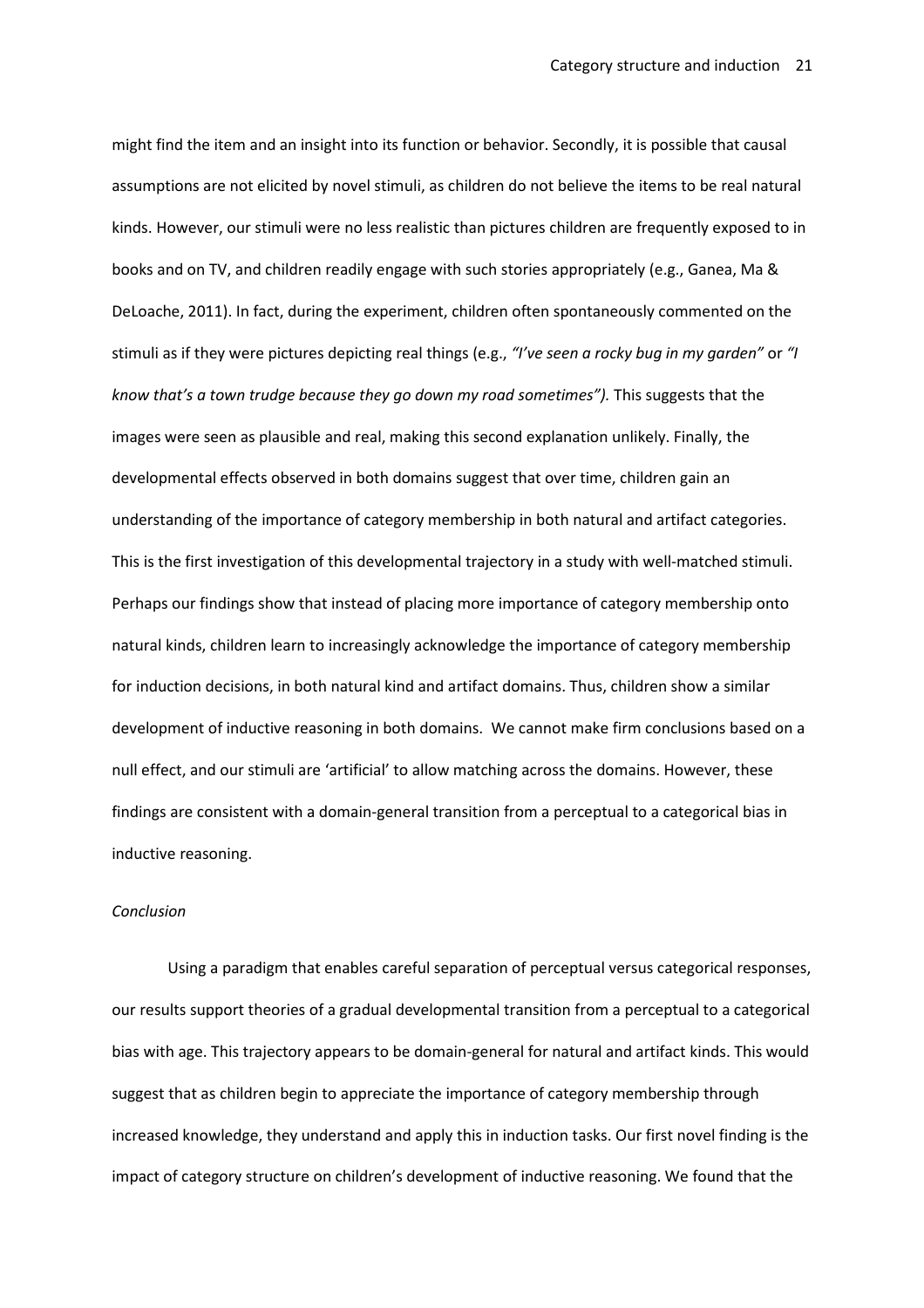development of a category induction bias is delayed by approximately a year for the more complex relational category structures. So, although children are already beginning to appreciate the importance of category membership in induction, their ability to apply this is impeded by more complex (relational) category membership structures. This is important when considering previous research methodologies. Whereas Gelman and Waxman (2007) argue that Sloutsky et al (2007) underestimated children's category induction capabilities because their stimuli were novel and arbitrary, we argue that the category structure of the items presented is more crucial. Specifically, in previous research, a preference for perceptual induction was present when more complex relational category structures were used (as in Sloutsky et al., 2007), and a category induction preference was present when the categories could be distinguished based on individual features (as in Gelman & Markman, 1986). Importantly, we found that although children showed a category bias at a later age for relational structures, there was a gradual increase in category induction in both conditions, which is not consistent with an early bias for category induction (Gelman, 2003). For the first time, our results have shown that category structure of items should be taken into consideration when interpreting developmental differences in category induction. Our second novel finding is the similar developmental pattern of inductive reasoning for both novel natural kinds and artifact kinds. We found that although children could name the natural kinds as natural, and the artifact kinds as artifacts, they applied the same importance of category membership to both. This category bias increased with age and suggests that once children are able to acknowledge the importance of category membership, they do so equally for natural kinds and artifact kinds.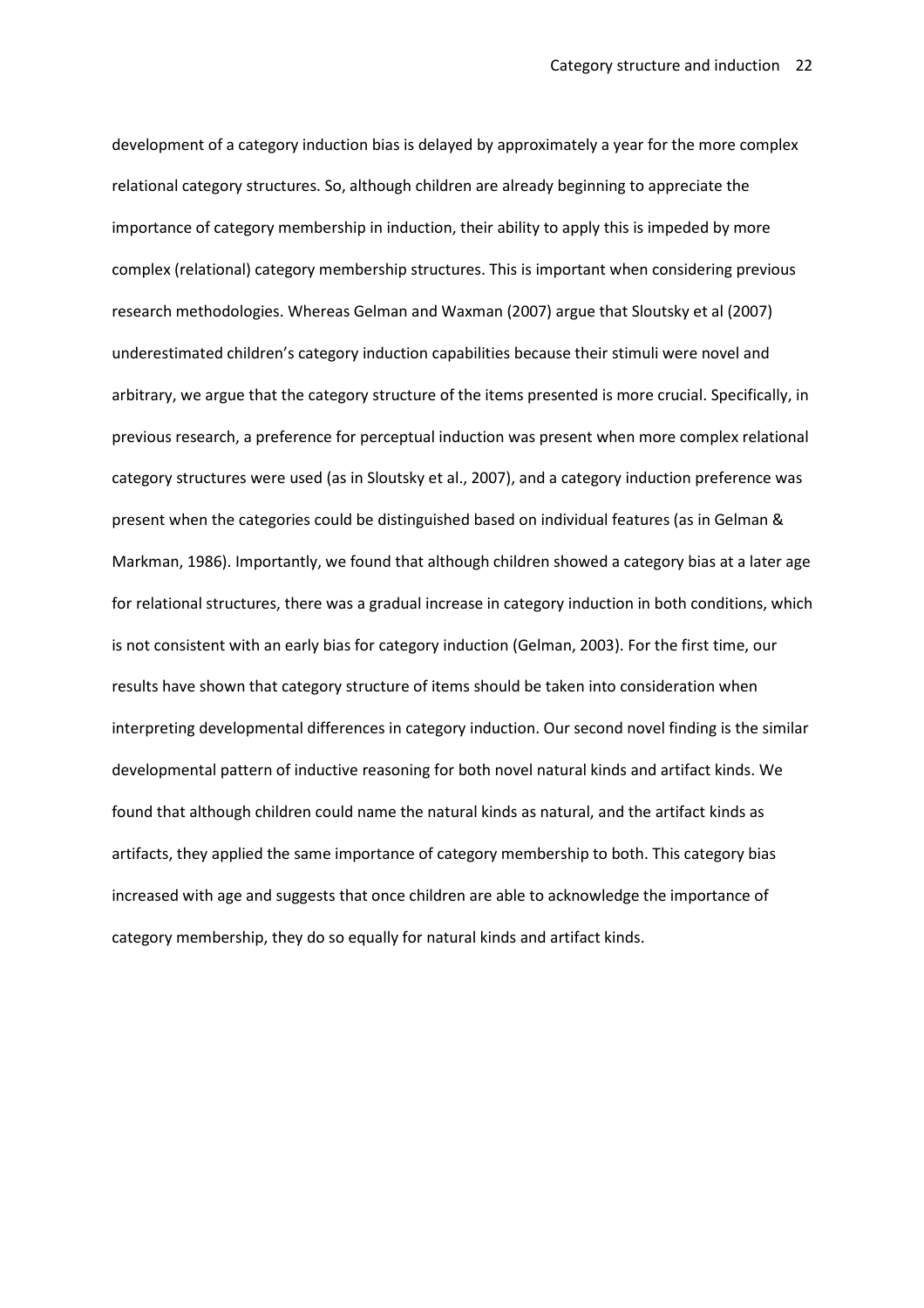References

- Andrews, G., & Halford, G. S. (2002). A cognitive complexity metric applied to cognitive development. *Cognitive Psychology, 45,* 153-219.
- Badger, J. R., & Shapiro, L. R. (2012). Evidence of a transition from perceptual to category induction in three to nine year old children. *Journal of Experimental Child Psychology, 113,* 131-146.
- Barsalou, L. W. (1993). Flexibility, structure, and linguistic vagary in concepts: Manifestations of a compositional system of perceptual symbols. In A. F. Collins, S. E. Gathercole, M. A. Conway, & P. E. Morris (Eds.), *Theories of Memory* (pp. 29-101). Hillsdale, NJ: Erlbaum.
- Backscheider, A., Shatz, M., & Gelman, S. A. (1993). Preschoolers' ability to distinguish living kinds as a function of regrowth. *Child Development, 64,* 1242-1257.
- Booth, A. E., & Waxman, S. (2002). Object names and object functions serve as cues to categories for infants. *Developmental Psychology, 38,* 948-957.
- Booth, A. E., Waxman, S., & Huang, Y. T. (2005). Conceptual information permeates word learning in infancy. *Developmental Psychology, 41, 491-505.*
- Brandone, A. C., & Gelman, S. A. (2009). Differences in preschoolers' and adults' use of generics about animals and artifacts: A window onto a conceptual divide. *Cognition, 110,* 1-22.
- Bulloch, M. J., & Opfer, J. E. (2009). What makes relational reasoning smart? Revisiting the perceptual-to-relational shift in the development of generalization. *Developmental Science, 12,* 114-122.

Carey, S. (1985). *Conceptual development in childhood.* Cambridge, MA: MIT Press.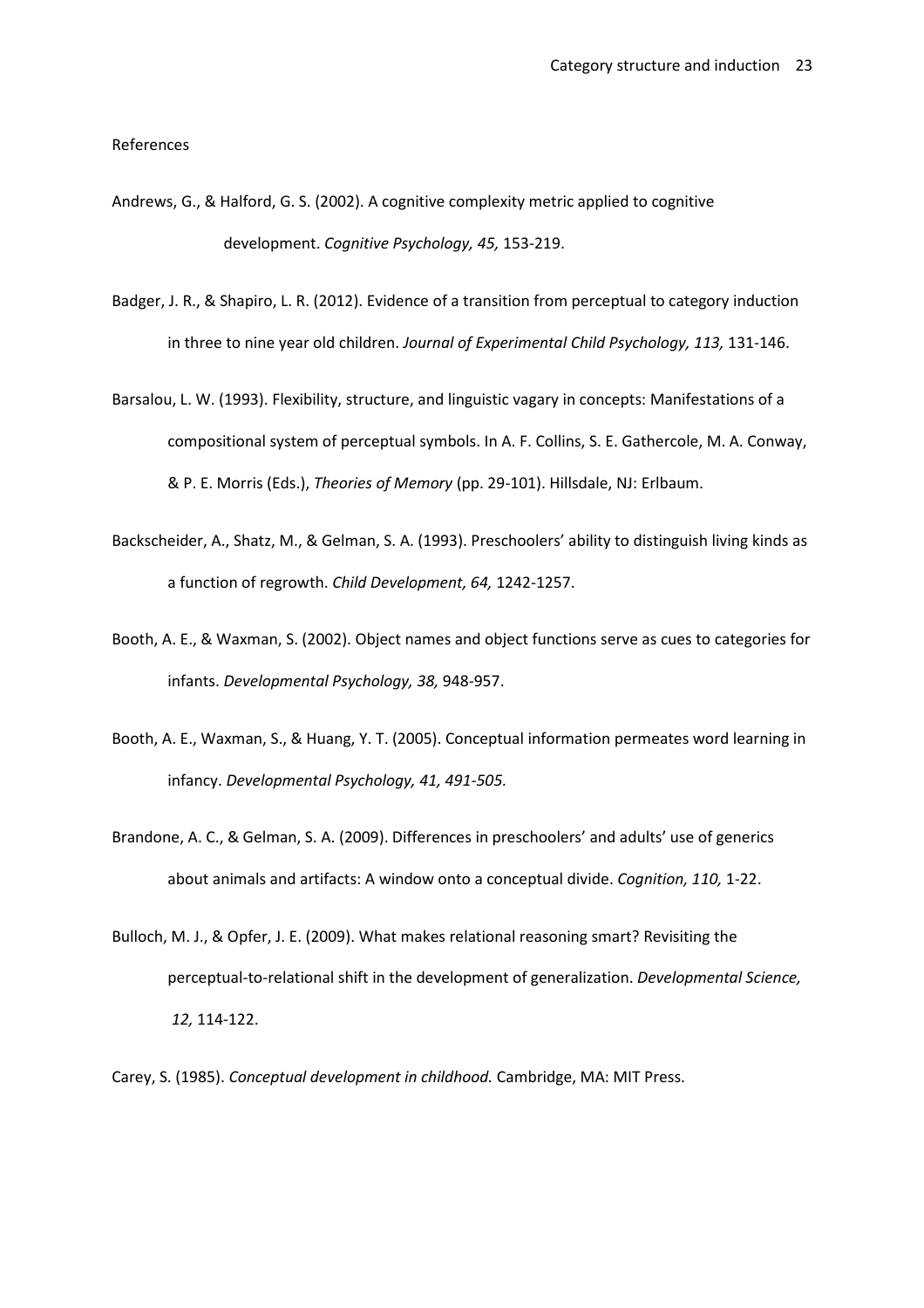- Fisher, A. V., & Sloutsky, V. M. (2005). When induction meets memory: Evidence for gradual transition from similarity-based to category-based induction. *Child Development, 76,* 583- 597.
- Ganea, P. A., Ma., L., & DeLoache, J. S. (2011). Young children's learning and transfer of biological information from picture books to real animals. *Child Development, 82,* 1421-1433.
- Gelman, S. A. (1988). The development of induction within natural kinds and artifact categories. *Cognitive Psychology, 20,* 65-95.
- Gelman, S. A. (2003). *The essential child: origins of essentialism in everyday thought.* Oxford: Oxford University Press.
- Gelman, S. A., & Davidson, N. S. (2013). Conceptual influences on category-based induction. *Cognitive Psychology, 66,* 327-353.
- Gelman, S. A., & Markman, E. M. (1986). Categories and induction in young children. *Cognition, 23*, 183-209.
- Gelman, S. A., & Waxman, S. R. (2007). Looking beyond looks: Comments on Sloutsky, Kloos, and Fisher (2007). *Psychological Science, 18(6),* 554-555.
- Gelman, S. A., & Wellman, H. M. (1991). Insides and essences: Early understandings of the non obvious. *Cognition, 38,* 213-244.
- Gentner, D. (1988). Metaphor as structure mapping: the relational shift. *Child Development, 59,* 47- 59.
- Gentner, D., & Rattermann, M. J. (1991). Language and the career of similarity. In S. A. Gelman & J. P. Byrnes (Eds.), *Perspectives on thought and language: Interrelations in development (pp. 225-277)*. London: Cambridge University Press.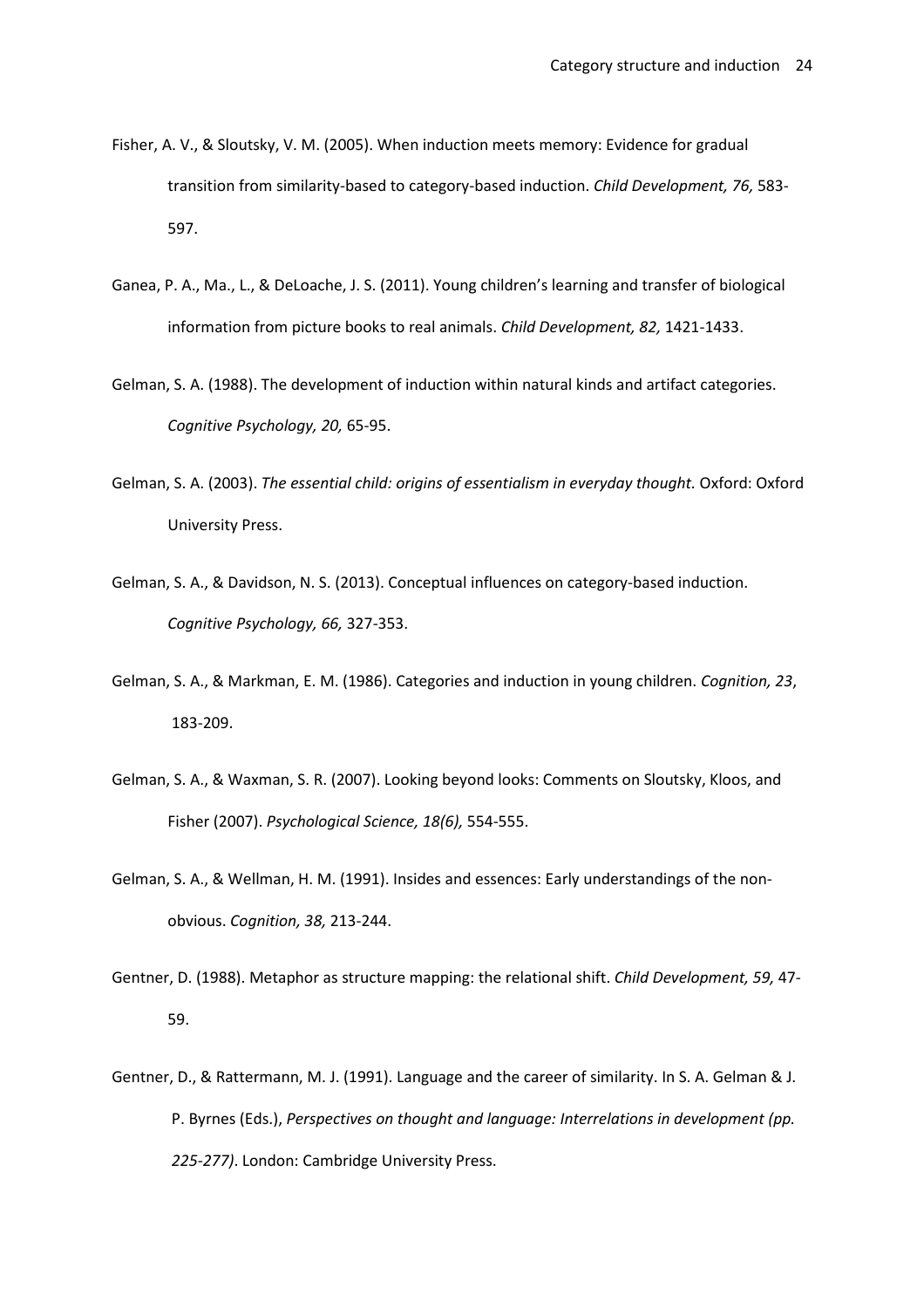- Goswami, U. (2001). Analogical reasoning in children. In D. Gentner, K. J. Holyoak & B. N. Kokinov (Eds.), *The analogical mind: Perspectives from cognitive science* (p. 437-470). Cambridge, MA: MIT Press.
- Gottfried, G. M., & Gelman, S. A. (2005). Developing domain-specific causal-explanatory frameworks: The role of insides and immanence. *Cognitive Development, 20,* 137-158.
- Graham, S. A., Welder, A. N., Merrifield, B. A., & Berman, J. M. J. (2010). Preschoolers' extension of novel words to animals and artifacts. *Journal of Child Language, 37,* 913-927.
- Greif, M. L., Kemler Nelson, D. G., Keil, F. C., & Gutierrez, F. (2006). What do children want to know about animals and artifacts? Domain-specific requests for information. *Psychological Science, 17,* 455-459.
- Halford, G. S. (1993). *Children's understanding: the development of mental models*. Hillsdale, NJ: Erlbaum.
- Halford, G. S., Wilson W. H., & Phillips, S. (1998). Processing capacity defined by relational complexity: Implications for comparative, developmental and cognitive psychology. *Behavioral and Brain Sciences, 21,* 803-865.
- Hayes, B. K., McKinnon, R., & Sweller, N. (2008). The development of category-based induction: Reexamining conclusions from the Induction Then Recognition (ITR) paradigm. *Developmental Psychology, 44(5),* 1430-1441.
- Inagaki, K., & Hatano, G. (1996). Young children's recognition of commonalities between animals and plants. *Child Development, 67,* 2823-2840.
- Jipson, J., & Gelman, S. A. (2007). Robots and rodents: Children's inferences about living and nonliving kinds. *Child Development, 78,* 1675-1688.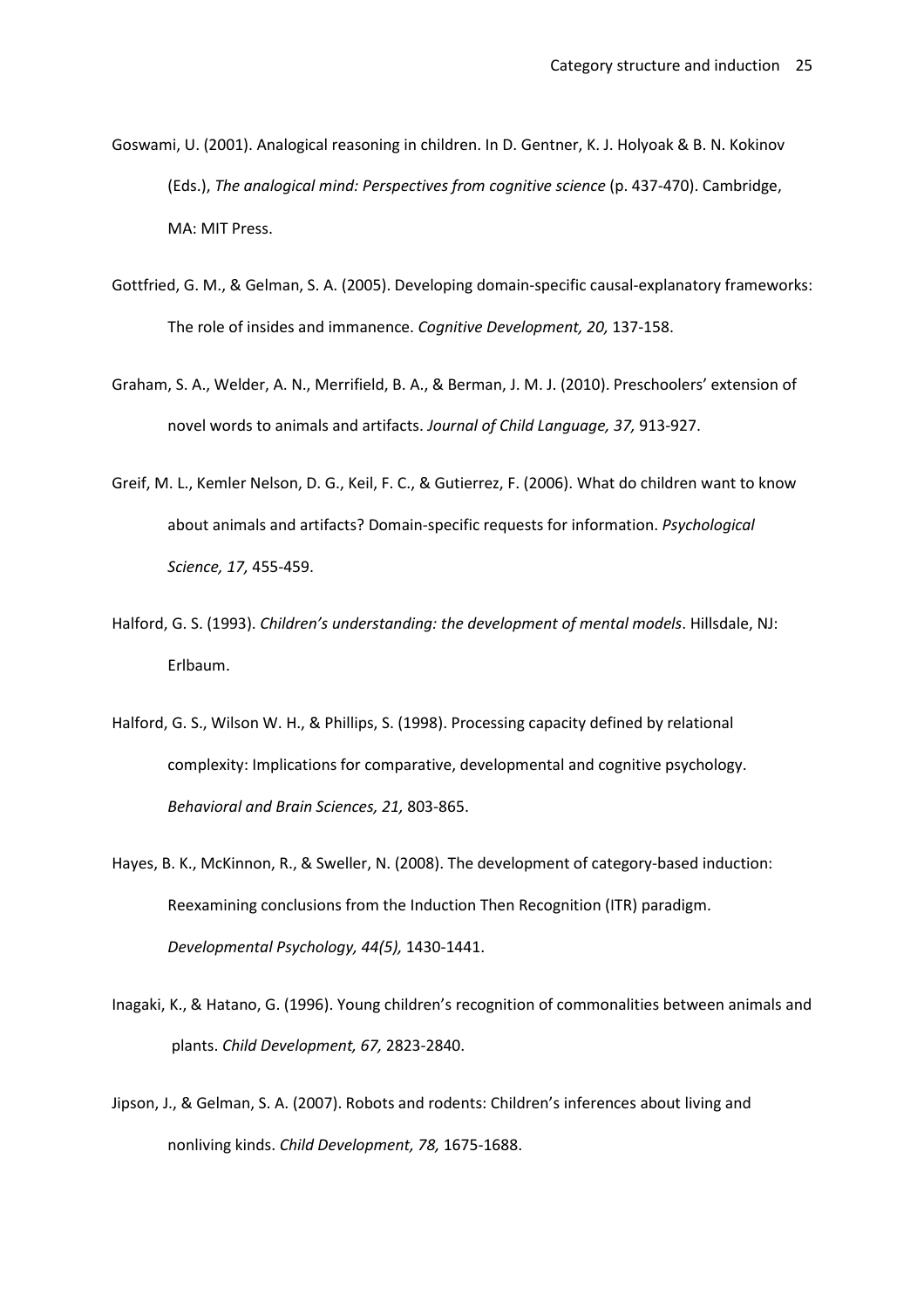Keil, F. C. (1989). *Concepts, kinds, and cognitive development.* Cambridge, MA: MIT Press.

- Keil, F. C. (1992). The origins of an autonomous biology. In M. R. Gunnar & M. Maratsos (Eds.), *the Minnesota symposia on child psychology: Vo.l 25. Modularity and constraints in language and cognition* (p. 103-137). Hillsdale, NJ: Erlbaum.
- Kemler Nelson, D. G., Egan L. C., & Holt, M. B. (2004). When children ask "What is it?" what do they want to know about artifacts? *Psychological Science, 15,* 384-389.
- Kinzler, K. D., & Dautel, J. B. (2012). Children's essentialist reasoning about language and race. *Developmental Science, 15(1),* 131-138.
- Kittur, A., Hummel, J. E., & Holyoak, K. J. (2004). Feature- vs. relation-defined categories: Probab(alistic)ly not the same. *Proceedings of the Twenty Six Annual Conference of the Cognitive Science Society,* 696-701.
- Levin, D. T., Takarae, Y., Miner, A. G., & Keil, F. (2001). Efficient visual search by category: Specifying the features that mark the difference between artifacts and animals in preattentive vision. *Perception and Psychophysics, 63,* 676-697.
- Mandler, J.M., & McDonough, L. (1996). Drinking and driving don't mix: Inductive generalization in infants. *Cognition, 59,* 307-335.
- Medin, D. L., Lynch, E. B., & Solomon, K. O. (2000). Are there kinds of concepts? *Annual Review of Psychology, 51,* 121-147.
- Medin, D., & Ortony, A. (1989). Psychological essentialism. In S. Vosniadou & A. Ortony (Eds.), *Similarity and analogical learning* (p. 179-195). New York: Cambridge University Press.
- Noles, N. S., & Gelman, S. A. (2012). Effects of categorical labels on similarity judgments: A critical analysis of similarity-based approaches. *Developmental Psychology, 48,* 890-896.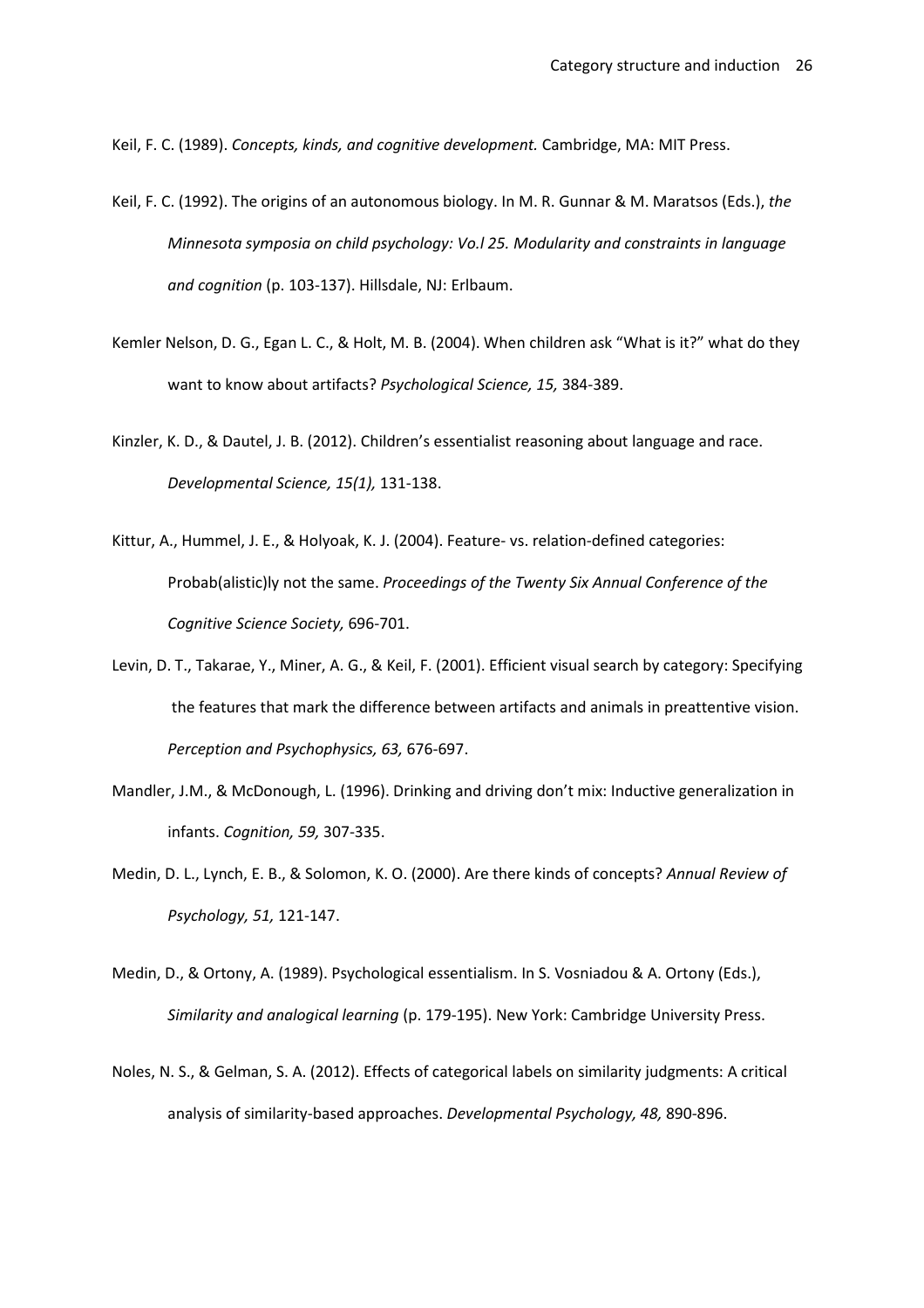- Opfer, J. E., & Bulloch, M. J. (2007). Causal relations drive young children's induction, naming, and categorization. *Cognition, 105,* 206-217.
- Rattermann, M. J., & Gentner, D. (1998). More evidence for a relational shift in the development of analogy: children's performance on a causal-mapping task. *Cognitive Development, 13,* 453 - 478.
- Saiki, J., & Hummel, J. E., (1998). Connectedness and part-relation integration in shape category learning. *Memory & Cognition, 26* (6), 1138-1156
- Sloutsky, V. M., & Fisher, A. V. (2004). Induction and categorization in young children: a similarity based model. *Journal of Experimental Psychology: General, 133,* 166-188.
- Sloutsky, V. M., Kloos, H., & Fisher, A. V. (2007). When looks are everything: Appearance similarity versus kind information in early induction. *Psychological Science, 18,* 179-185.
- Springer, K., & Keil, F.C. (1991). Early differentiation of causal mechanisms appropriate to biological and non-biological kinds. *Child Development, 62,* 767-781.
- Tomlinson, M.T., & Love, B.C. (2010). When Learning to Classify by Relations Is Easier Than by Features. *Thinking & Reasoning, 16,* 372-401.
- Wellman, H. M., & Gelman, S.A. (1998). Knowledge acquisition. In D. Kuhn and R. Siegler (Eds.), *Handbook of child psychology,* 4 th ed*.,Cognitive Development* (p. 523-573). New York: Wiley.
- Zelazo, P. D., Frye, D., & Rapus, T. (1996). An age-related dissociation between knowing rules and using them. *Cognitive Development, 11,* 37-63.
- Zelazo, P. D., & Frye, D. (1998). Cognitive complexity and control: the development of executive function. *Current Directions in Psychological Science, 7,* 121-126.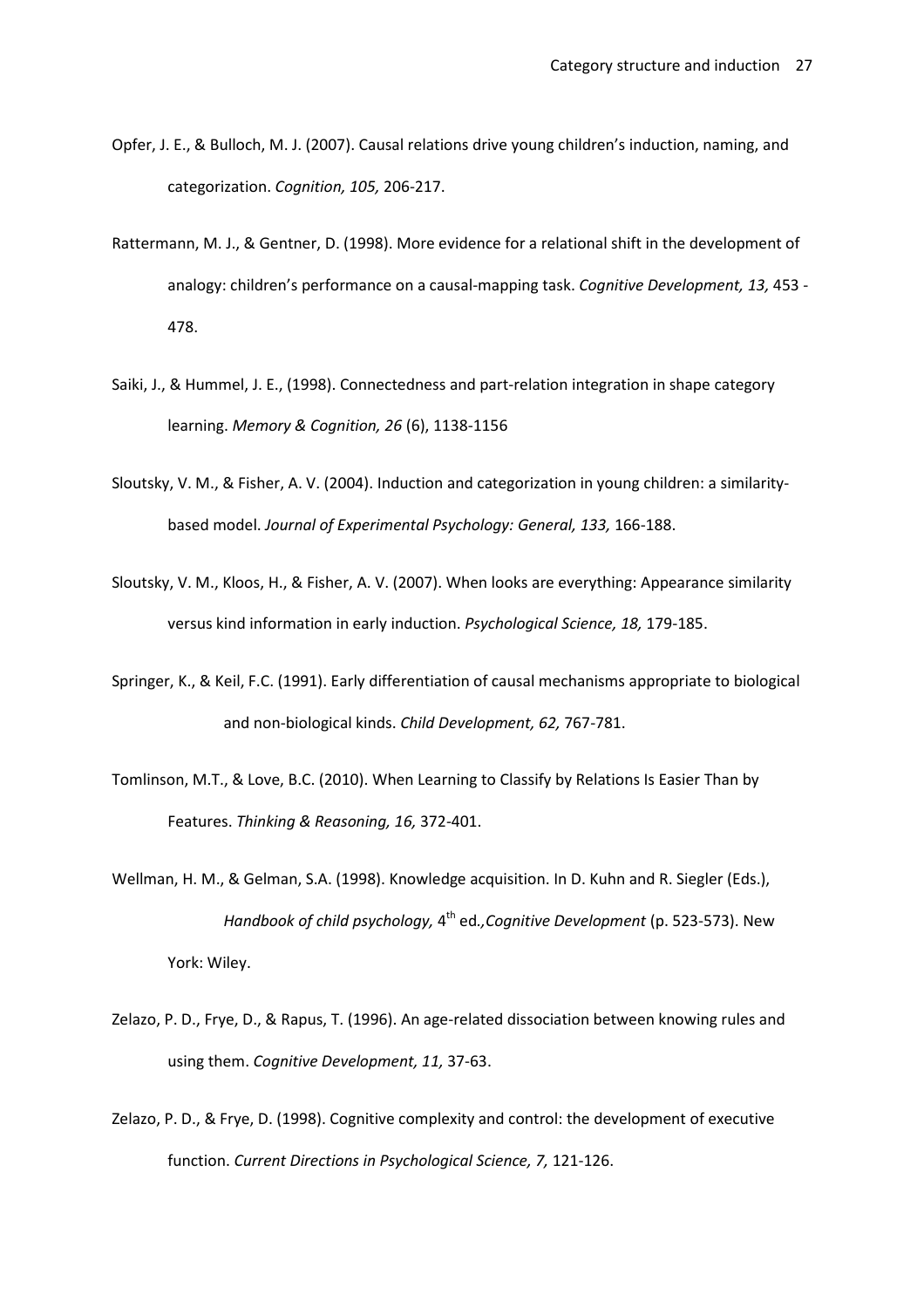Zelazo, P. D., & Müller, U. (2002). The balance beam in the balance: Reflections on rules, relational complexity, and developmental process. *Journal of Experimental Child Psychology, 81,* 458- 465.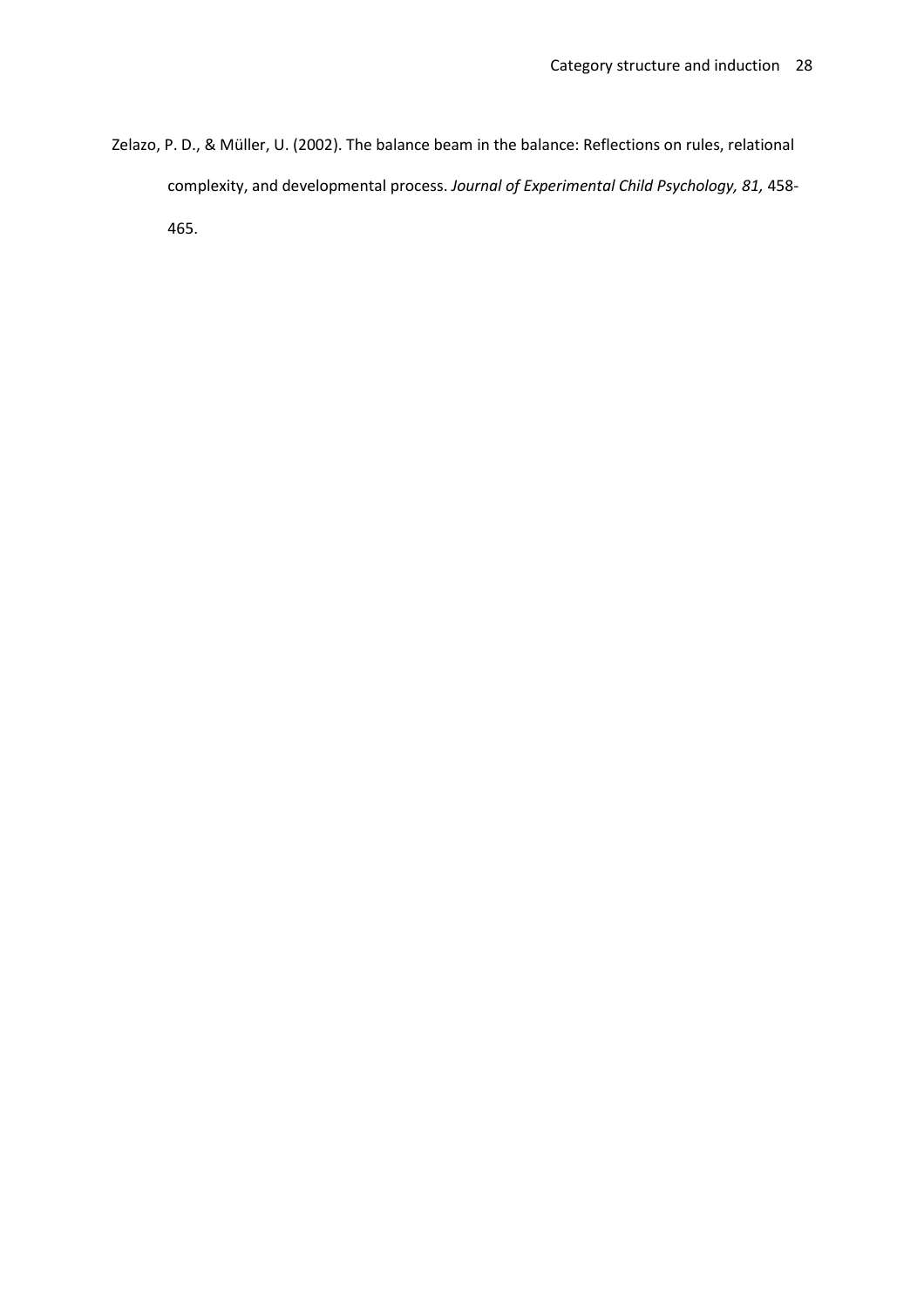# Appendix

A: The dimensions on which each stimulus differed, for natural kinds and artifact kinds.

| <b>NATURAL KINDS</b>  |              |             |                  |                                      |  |
|-----------------------|--------------|-------------|------------------|--------------------------------------|--|
| Head                  | <b>Color</b> | <b>Body</b> | Eye color        | <b>Mandible-sting</b><br>relation    |  |
| Angled                | Green        | Round       | White            | Large mandible,<br>small sting       |  |
| Round                 | Yellow       | Triangle    | <b>Black</b>     | Large sting, small<br>mandible       |  |
|                       | Purple       |             |                  |                                      |  |
| <b>ARTIFACT KINDS</b> |              |             |                  |                                      |  |
|                       |              |             |                  |                                      |  |
| Wheels                | Color        | Cabin       | <b>Rim color</b> | <b>Front-back loader</b><br>relation |  |
| <b>Tracked</b>        | Green        | Round       | White            | Large front, small<br>back           |  |
| Round                 | Yellow       | Triangle    | <b>Black</b>     | Large back, small<br>front           |  |
|                       | Purple       |             |                  |                                      |  |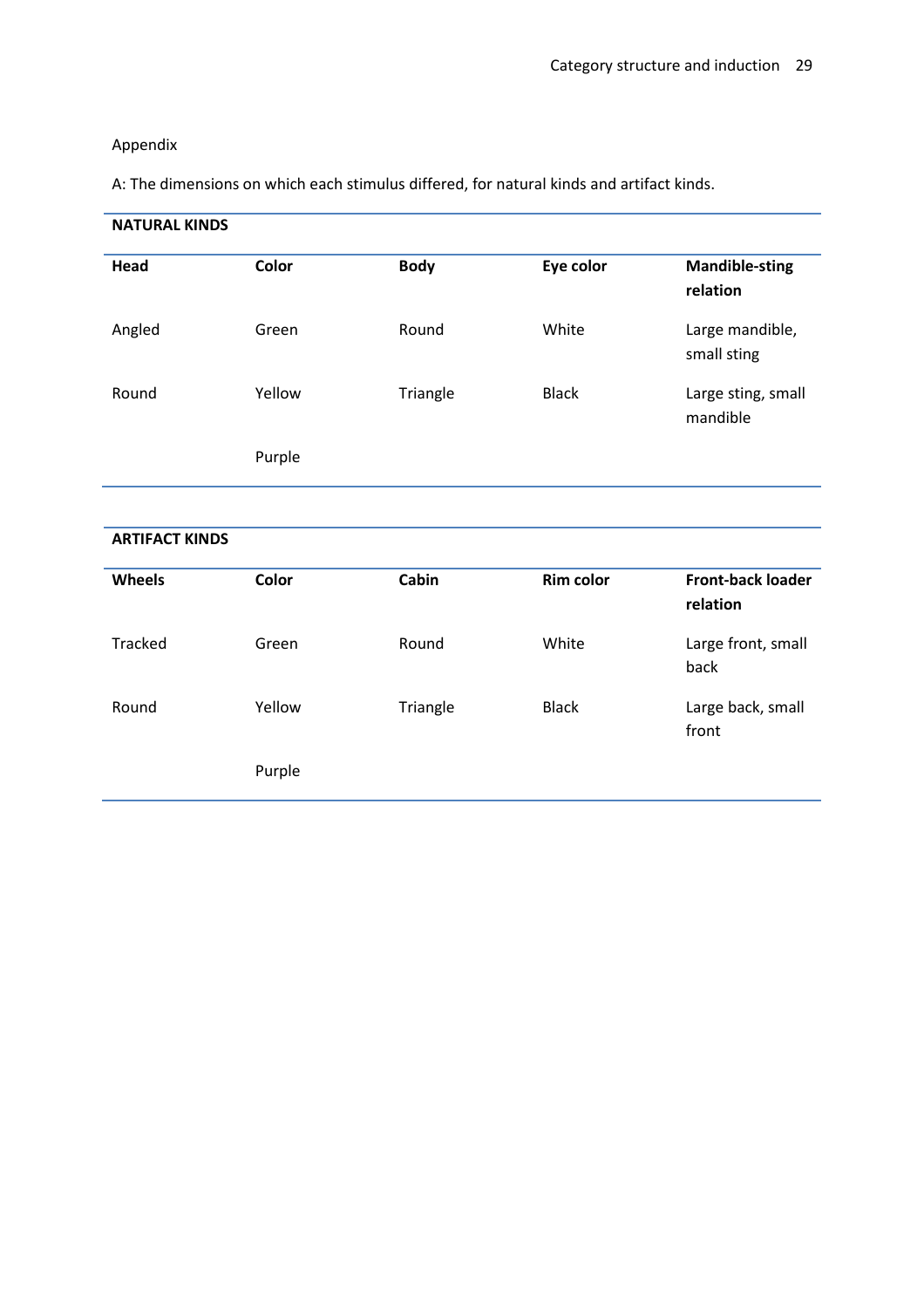B: The nonobvious properties used in both conditions.

## **NATURAL KINDS**

Has thick blood Eats flies Comes from America Has cold blood Has soft bones Moves slowly Sleeps during the day Has a good sized heart Likes to be warm Doesn't eat in winter Lays eggs Has a diminutive stomach

## **ARTIFACT KINDS**

Uses thick oil Made in America Has a small engine Has lots of buttons inside Moves slowly Can be used at night Needs warm oil Has a good sized engine Doesn't work in winter Moves quickly Has a chair that moves Has to be kept inside at night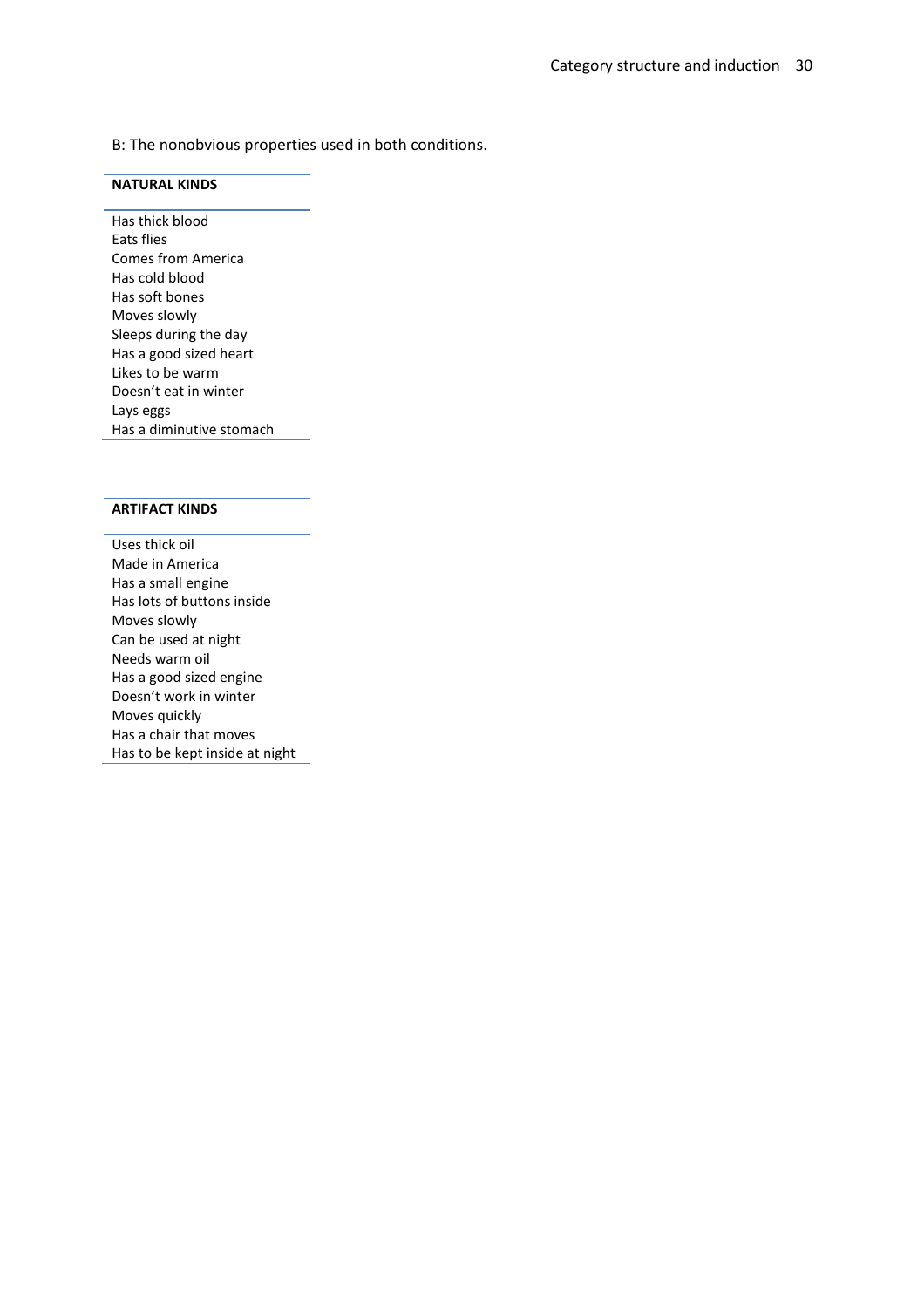Table 1. *Frequency with which children paired items designed to be higher in perceptual similarity in each condition.*

| Category   | Domain        | Test item             | Chosen as most       | One-sample t-tests           |
|------------|---------------|-----------------------|----------------------|------------------------------|
| structure  |               |                       | perceptually similar |                              |
|            |               |                       | (%)                  |                              |
|            |               |                       |                      |                              |
| Featural   | Natural kind  | Perceptual distractor | 99%                  | $t(29) = -481.06; p < .001$  |
| Featural   | Natural kind  | Category choice       | 1%                   | $t(29) = -629.08; p < .001$  |
| Featural   | Artifact kind | Perceptual distractor | 91%                  | $t(29) = -83.51; p < .001$   |
|            |               |                       |                      |                              |
| Featural   | Artifact kind | Category choice       | 9%                   | $t(29) = -104.45; p < .001$  |
| Relational | Natural kind  | Perceptual distractor | 100%                 | $t(29) = -1141.00; p < .001$ |
| Relational | Natural kind  | Category choice       | 0%                   |                              |
|            |               |                       |                      |                              |
| Relational | Artifact kind | Perceptual distractor | 96%                  | $t(29) = -138.22; p < .001$  |
| Relational | Artifact kind | Category choice       | 4%                   | $t(29) = -177.71; p < .001$  |
|            |               |                       |                      |                              |